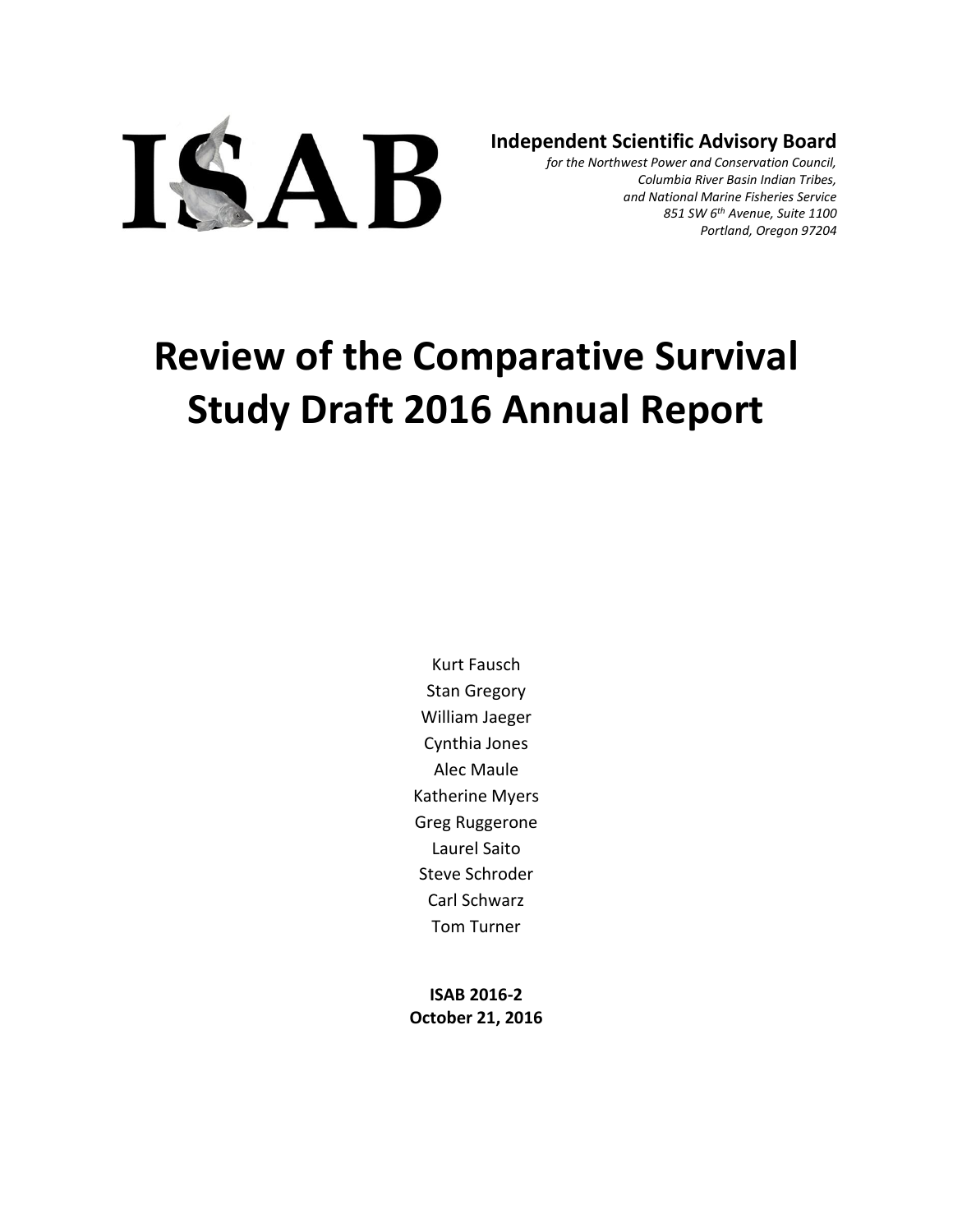# **Review of the Comparative Survival Study (CSS) 2016 Draft Annual Report**

# **Contents**

| IV. Comments on New or Updated Analyses in the draft CSS 2016 Annual Report by Chapter 6    |
|---------------------------------------------------------------------------------------------|
|                                                                                             |
| IV.2. Chapter 2. Life cycle modeling of alternative spill experiment scenarios 6            |
| IV.3. Chapter 3. Effects of the in-river environment on juvenile travel time, instantaneous |
|                                                                                             |
|                                                                                             |
| IV.6. Chapter 6. Estimation of SARS, TIRS and D for Snake River Subyearling Fall Chinook 11 |
| IV.7. Chapter 7. Effects of juvenile bypass systems on smolt to adult return rates 11       |
| IV.8. Chapter 8. Patterns of variation in age-at-maturity for PIT-tagged spring/summer      |
| IV.9. Appendix A: Survivals (SR), SAR, TIR, and D for Snake River Hatchery and Wild         |
|                                                                                             |
| IV.11. Appendix C: Development of a weighted bootstrap for unequally represented hatchery   |
| V. Specific editorial comments and requests for clarification on each chapter 14            |
|                                                                                             |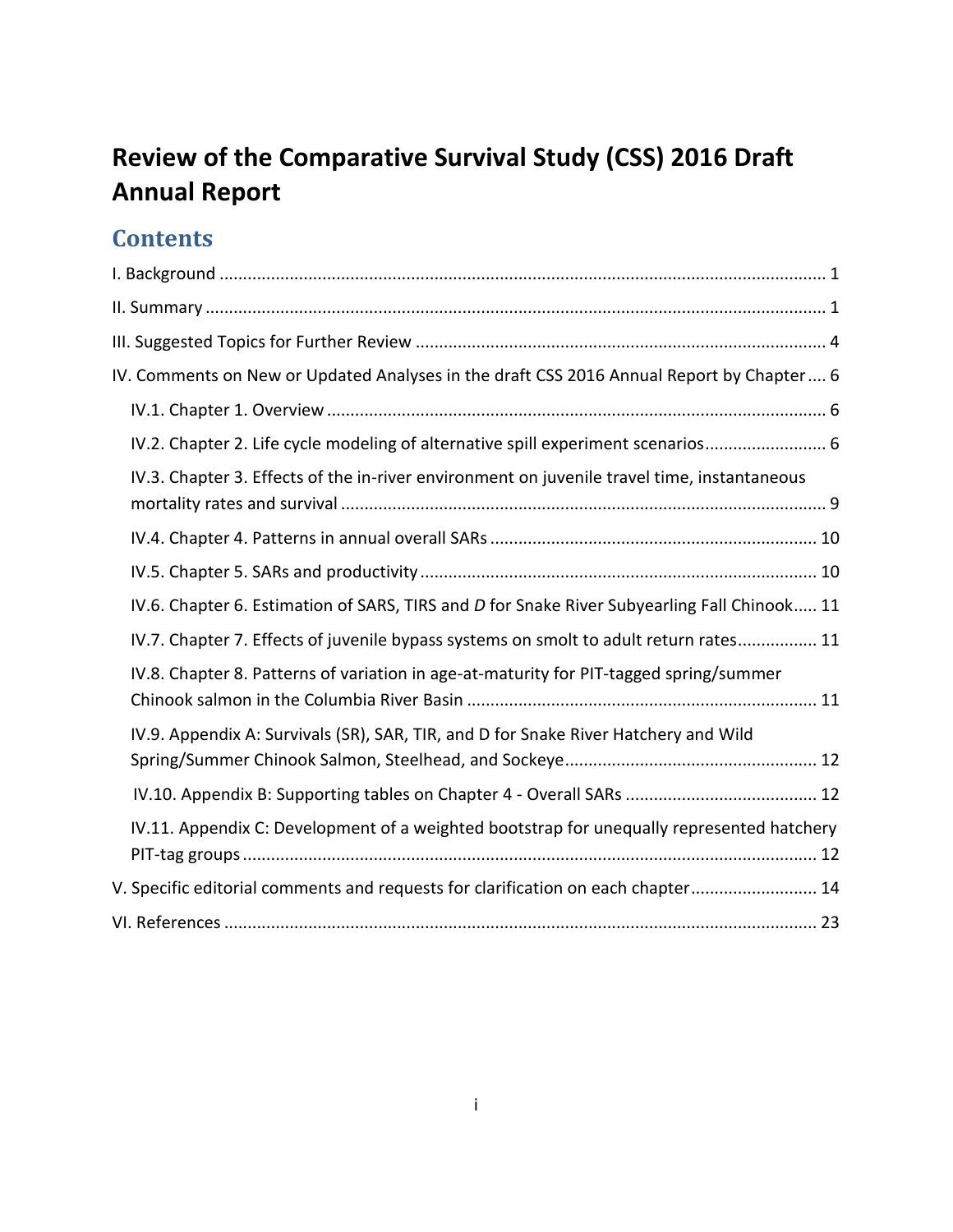# <span id="page-2-0"></span>**Review of the Comparative Survival Study (CSS) 2016 Draft Annual Report**

### **I. Background**

The Northwest Power and Conservation Council's [2009 amendments](http://www.nwcouncil.org/library/2009/2009-09) to the Columbia River Basin Fish and Wildlife Program called for a regular system of independent and timely science reviews of the [Fish Passage Center's](http://www.fpc.org/) (FPC) analytical products. The [2014 Program's Appendix H](http://www.nwcouncil.org/fw/program/2014-12/program/) maintains this review function. These reviews include evaluations of the Comparative Survival Study's draft annual reports. The ISAB has reviewed these reports annually beginning six years ago with the evaluation of the CSS's draft 2010 Annual Report and most recently the draft 2015 Annual Report [\(ISAB 2010-5,](http://www.nwcouncil.org/fw/isab/isab2010-5) [ISAB 2011-5,](http://www.nwcouncil.org/fw/isab/isab2011-5) [ISAB 2012-7,](http://www.nwcouncil.org/fw/isab/isab2012-7/) [ISAB 2013-4,](http://www.nwcouncil.org/fw/isab/isab2013-4) [ISAB 2014-5,](http://www.nwcouncil.org/fw/isab/isab2014-5) and ISAB [2015-2\)](http://www.nwcouncil.org/fw/isrp/isrp2015-2/). This ISAB review of the draft 2016 [CSS Annual Report](http://www.fpc.org/documents/CSS/Draft_CSS_2016_1.pdf) is the ISAB's seventh review of CSS annual reports in response to the Council's Program language.

#### <span id="page-2-1"></span>**II. Summary**

This ISAB review begins with an overview of the latest report (this section). It then moves on to suggesting topics for further CSS review (Section III), general comments on each chapter of the 2016 CSS Annual Report (Section IV), and ends with specific queries and suggestions (Section V).

The annual CSS report is a mature product, typically including only updates with the latest year of data and expansion of analyses as more data are acquired. Many of the methods have been reviewed in previous ISAB reports and so now receive only a cursory examination. As more data are acquired, new patterns and questions arise on the interpretation of the results—this is now the primary focus of our reviews. The ISAB appreciates the CSS's detailed response to suggestions provided in previous reviews, and we do not expect the CSS to necessarily respond immediately to new requests for further analyses.

Chapter 1 is similar to previous years with the 2015 results added. Two new fish populations have been added. In the 2016 report, the size of the PIT tags used is reported as being 11 to 12 mm instead of the 9 to 12 mm in previous reports. If this is a real change, the rationale for the change is needed along with a discussion of potential impacts on the fish (e.g., are larger fish now tagged to accommodate the larger tags?).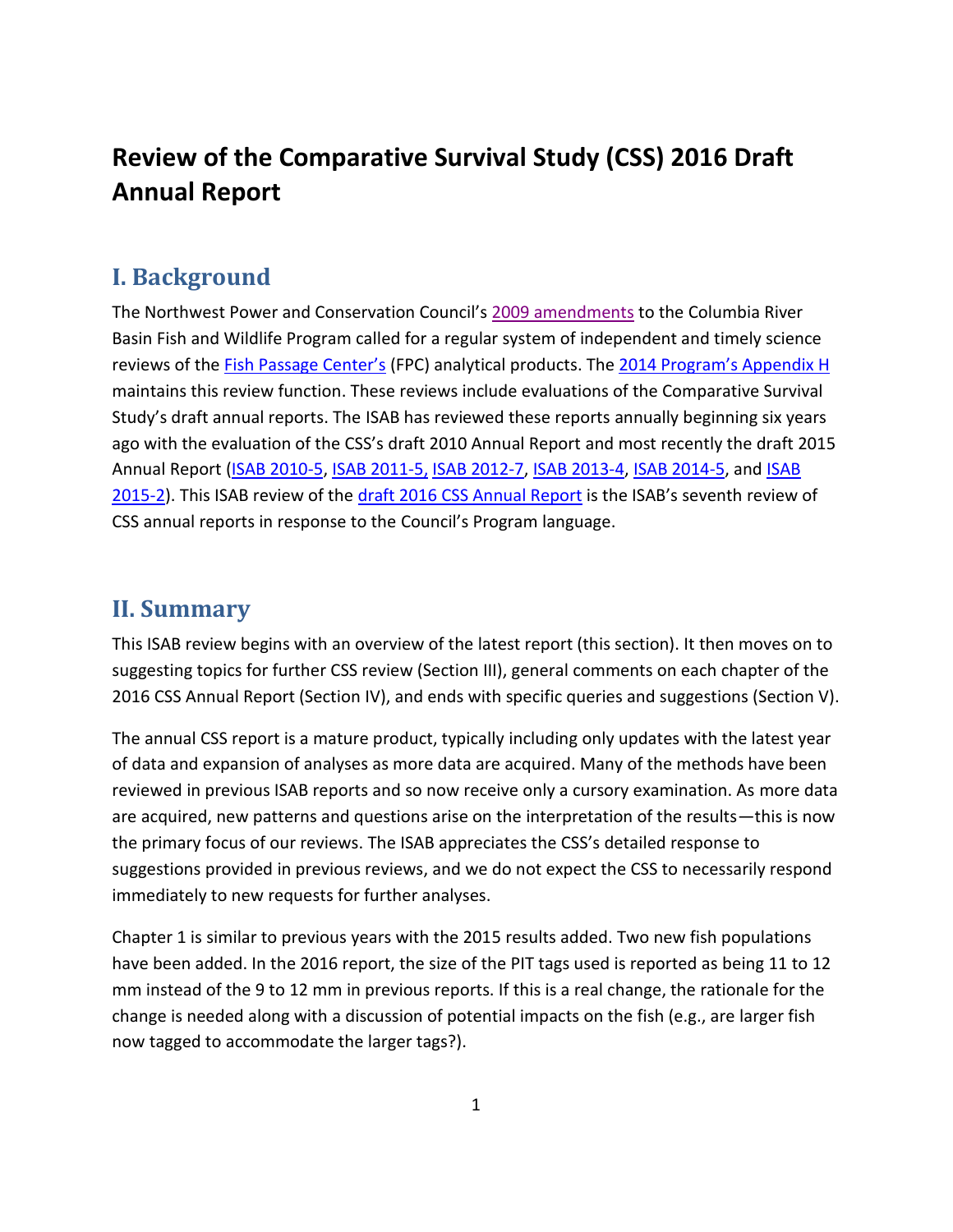In Chapter 2, the existing life cycle model was used in a prospective analysis to simulate the relative benefits of flow/spill modifications to habitat. While the approach is generally well implemented, the ISAB has some concerns about specific aspects of the simulation study that suggest the outcomes may not be as clear cut as indicated in the report. For example, what is the justification of choosing particular years as "representative" of low/medium/high flow conditions? Some variables that could vary are held constant—e.g., powerhouse contact rate derived from PIT tag data (PITPH) and water travel time (WTT)—and so the simulation results may underreport the variability in the response.

Chapter 3 is mainly an update with the latest information on in-river effects on juvenile travel time, instantaneous mortality, and survival. A key finding is that there is large variation in the results among years and among cohorts. The variation among years is understandable; the variation within a year less so. Many figures (e.g., Figure 3.2) show a consistent pattern in fish travel time and survival over cohorts as the year progresses. Mortality tends to increase over the migration season and with water temperature (except for sockeye). The report lists four potential mechanisms: (1) declining smolt energy reserves or physiological condition over the migration season and with water temperature, (2) increasing predation rates on smolts over the migration season and with increased water temperature, (3) increases in disease susceptibility or disease-related mortality over the migration season and with increased water temperature, or (4) some combination of these often interrelated mechanisms. Is there an attempt to test these hypotheses using other approaches, either within CSS or by other investigators? Answers to these questions might lead to improvements in survival. We agree that the apparent contradictory response of sockeye warrants further investigation.

Chapter 4 described overall annual SARs and was updated with new data; details are presented in appendices. In addition, an analysis of relationship between the ratio of transport to in-river survival (TIR; transport effect) and in-river survival is now included. It is not surprising that the transport TIR is inversely correlated with in-river survival (Lower Granite Dam [LGR] to Bonneville Dam [BON]). This new analysis identified the value for in-river survival when the benefits of transportation appear to disappear. The CSS also reported on the relatively large absolute difference in SAR based on PIT-tags versus run reconstruction (the values are highly correlated, however). As in previous reports, this report listed various hypotheses. A study is underway to further evaluate PIT-tag effects on salmon survival, but these results will not be ready until after summer 2017 when tagged age-5 Chinook will have returned. Potential bias in survival caused by tagging methodology (or in the run reconstruction methodology) is an important issue to resolve, and the ISAB looks forward to the results of this study.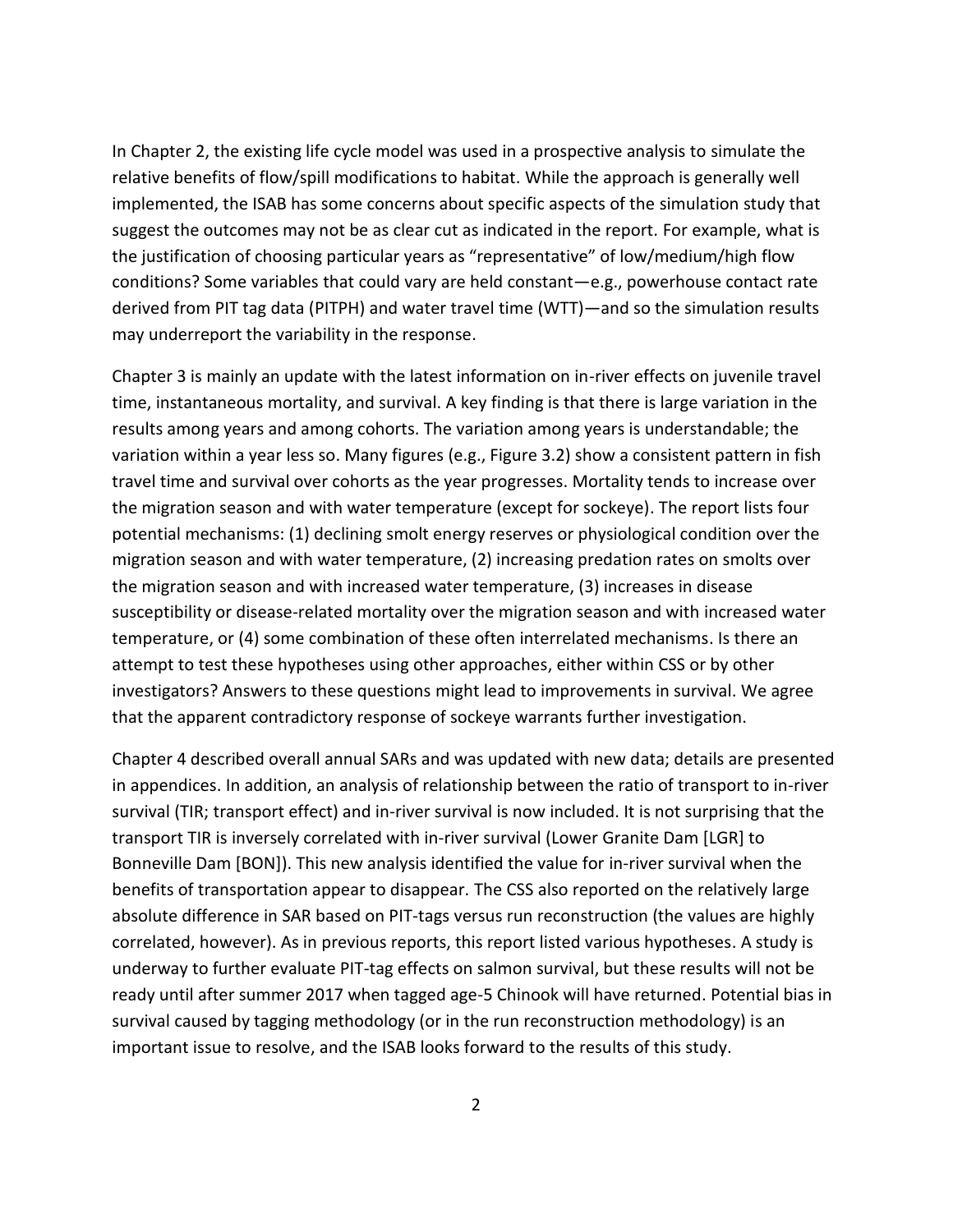The material in Chapter 5 was combined with other chapters in previous reports and has now been split out. This is an update with an additional year of data. Chapter 5 continues the examination of the relationships between life cycle productivity and SARs, including the level of SARs needed to reach or exceed population replacement. The findings suggest that pre-harvest SARs of 4%-6% are associated with pre-1970 levels of productivity for Snake River spring/summer Chinook; SARs are much lower in subsequent decades. How might these early SARs (~4-6%) compare with SARs from viable wild Chinook populations in other regions? To what extent might improvements in hydrosystem management, predator control, and estuarine habitat lead to SARs of 4%-6%?

Chapter 6 is mostly an update on Snake River subyearling fall Chinook.

Chapter 7 is a repeat of an analysis done in 2010 with additional years of data. A logistic regression analysis was used to investigate the impact of year, bypass effects, and rearing type on subsequent survival and return as an adult. Estimates (Table 7.4) appear to be on a "per bypass" basis. What is the average number of bypasses encountered by a fish? Wouldn't that be a more accurate reflection of the impact of bypass on an outgoing smolt?

Chapter 8 examined differences in the mean age of maturity among different stocks, years, and fish type (wild or hatchery) using regression methods. While the analysis mostly seems appropriate, the ISAB has numerous suggestions on improving the presentation of the results.

Appendices A and B are updated with an additional year of data. The ISAB is pleased that electronic versions of many of these tables are now available at the FPC website.

<span id="page-4-0"></span>Appendix C reports on the development of a weighted bootstrap procedure to deal with a stratified sampling and tagging of smolts that is not proportional to abundance. The authors describe a bootstrap procedure for estimating parameters, but the ISAB suggests that a stratified approach be incorporated directly into the analysis routines currently used to allow for future expansion of stratified-tagging studies.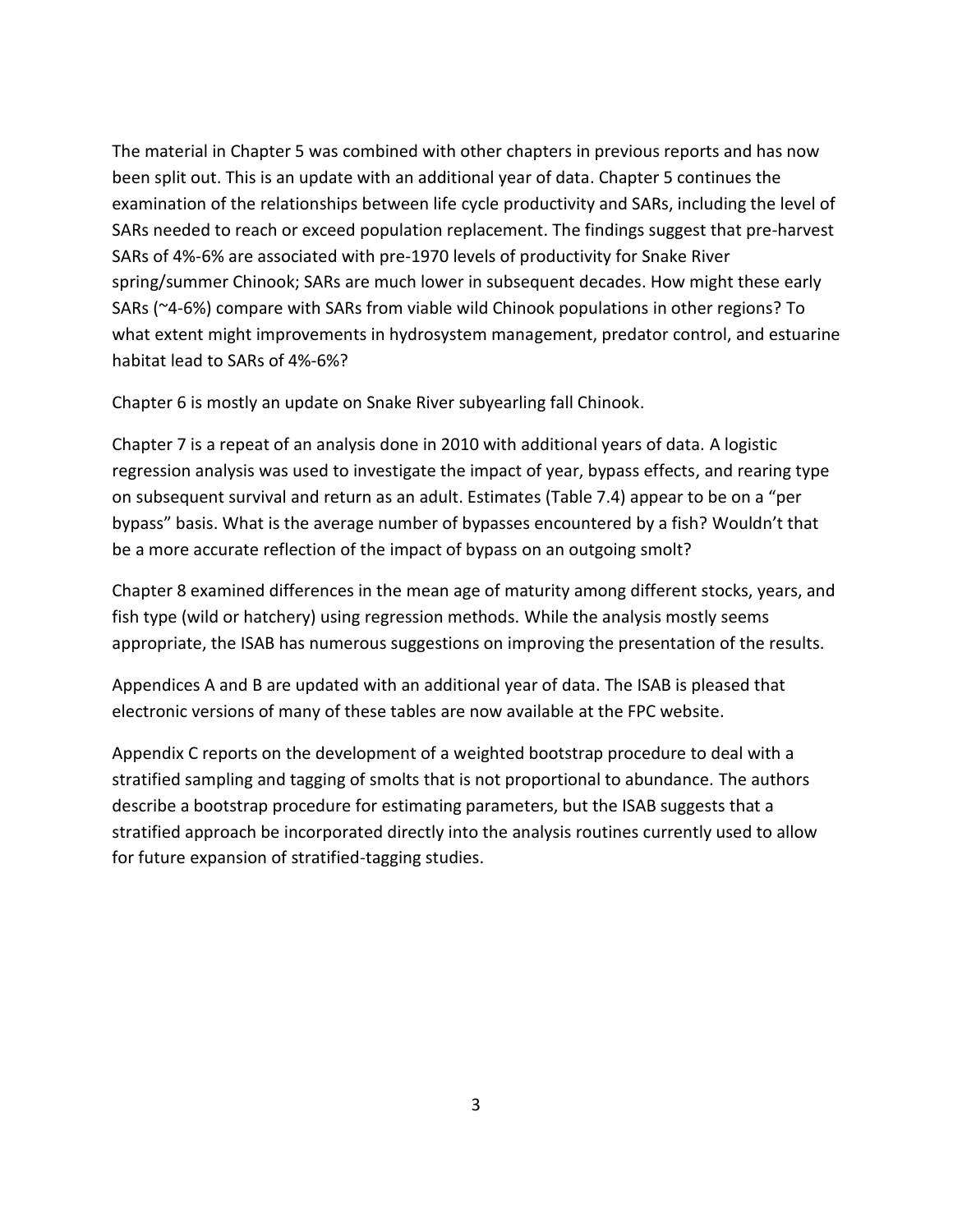# **III. Suggested Topics for Further Review**

In 2013, we recommended these topics [\(ISAB 2013-4,](http://www.nwcouncil.org/fw/isab/isab2013-4/) Page 1):

- 1. Hypotheses on mechanisms regulating smolt-to-adult survival rates (SARs)
- 2. Life-cycle modeling questions and Fish and Wildlife Program SAR objectives
- 3. Data gaps
- 4. Rationalization of CSS's Passive Integrated Transponder (PIT)-tagging, and
- 5. Publication of a synthesis and critical review of CSS results

In 2014, we recommended these topics [\(ISAB 2014-5,](http://www.nwcouncil.org/fw/isab/isab2014-5/) pages 2-3):

- 1. Hypotheses on mechanisms regulating smolt-to-adult return rates (SARs) [update from 2013 review]
- 2. Life-cycle modeling questions and Fish and Wildlife Program SAR objectives [update from 2013 review]
- 3. New PIT/CWT study to further investigate differential survival among these tag types

In 2015, we recommended these topics [\(ISAB 2015-2,](http://www.nwcouncil.org/fw/isab/isab2015-2) pages 4-5):

- 1. Use SAR data to examine both intra- and interspecific density dependence during the smolt out migration and early marine periods
- 2. Propose actions to improve SARs to pre-1970s levels
- 3. Explore additional potential relations between SARs and climate and ocean conditions
- 4. Consider ways to explore the variability of inter-cohort response

The CSS group has incorporated many of our suggestions into the current document. For example, the current report has a substantial discussion of correlations among SARs from different regions or effects of transport on SARs (#1 in 2013; #1 in 2014). The life cycle modeling now allows for variation in stream productivity and hydrosystem survival and simulates the correlative impacts of these changes on predicted future population abundances (#2 in 2013; #2 in 2014; #2, #3 in 2015). The ISAB appreciates the CSS efforts to respond to our queries which in turn lead to further questions.

Some of the recommendations from the ISAB appear to be beyond the scope of the CSS but will become increasing important in the future. For example, is there evidence of density dependence during the smolt out-migration and early marine periods (2015 #1)? Could the CSS estimate total smolt abundance of each species, say at Bonneville Dam? Is this a potential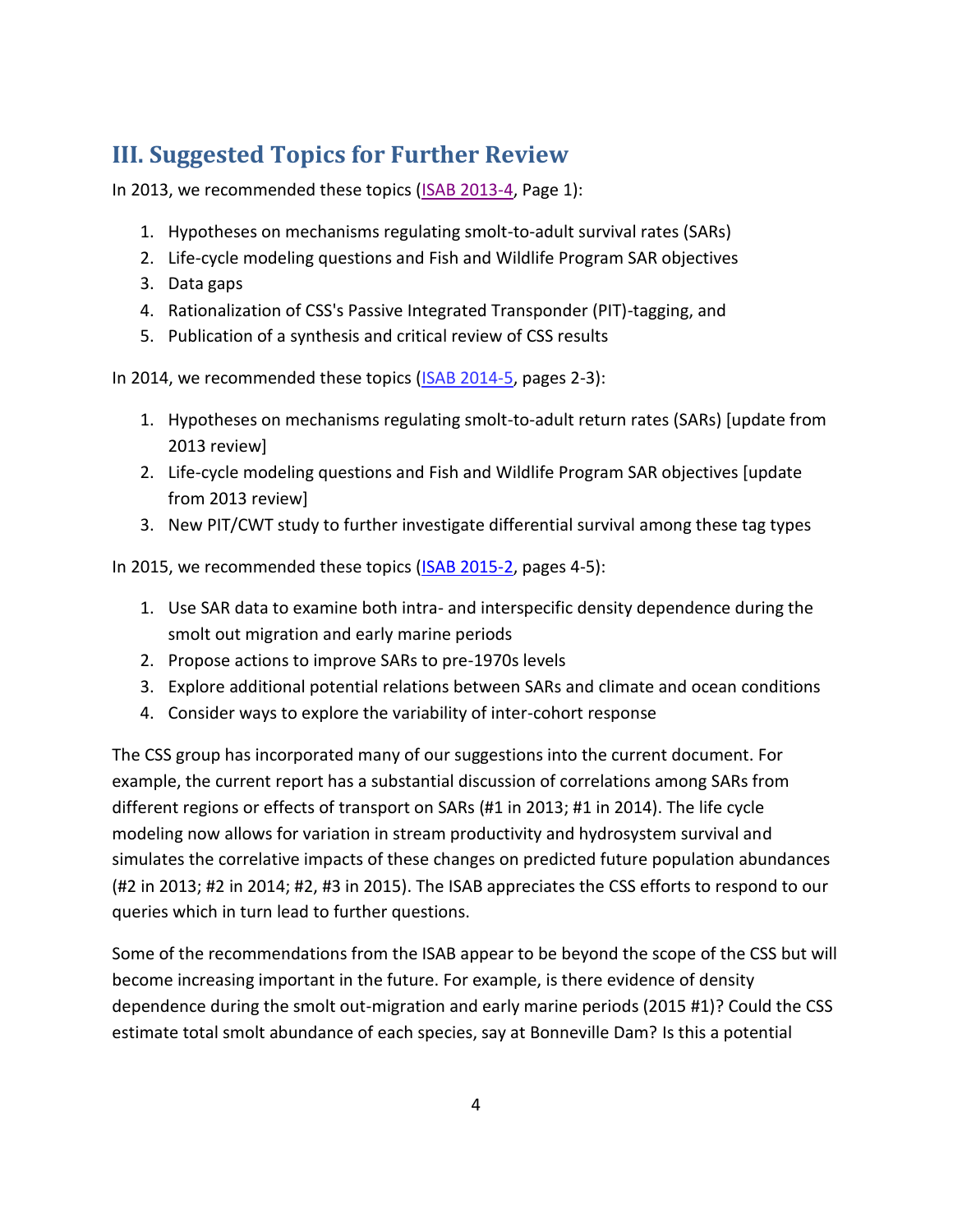mechanism to explain the inter-cohort variation in responses (2015 #4)? This is reflected in our recommendations for future work below.

In 2016, we recommend the following four topics for future reports:

- 1. Use more realistic and more variable future flow conditions for the study on the impact of flow/spill modifications under future climate change. Simulating only low flows or high flows for decades may not be a realistic scenario. What is the impact of a correlation between Pacific Decadal Oscillations (PDOs) and flows that has not been considered in the simulations presented in the 2016 report?
- 2. What is the impact of the new restricted tag sizes? Are there fish that were previously marked and are now not marked (e.g. smaller fish) due to the larger PIT tags being used? Similarly, conclusions from studies of compensatory mortality (e.g. in relation to predator control) may be affected by the choice of fish that are tagged. A brief review of the PIT tag procedures should be undertaken so that users of the CSS data are fully aware of any limitations in the conclusions of other studies that are related to types/sizes of fish tagged.
- 3. There has been a great deal of interest in the impact of predator control programs on salmon returns, especially northern pikeminnow and birds. A life-cycle model is the natural way to study these impacts, but the current version of the life-cycle model appears to incorporate density dependence only at the spawner-to-smolt stage. The ISAB recommends that consideration be given to modifying the life-cycle model to allow a range of compensatory responses ranging from complete additivity (as now is the case) to plausible compensatory mortality effects related to density dependence and predator selectivity (see **ISAB 2016-1**). This continues our previous recommendation (#1 in 2015) to investigate impacts of density dependence on subsequent return.
- 4. Both the CSS and NOAA provide estimates for in-river survival. How do these estimates compare to each other? If there are consistent differences in the estimates, can these be explained?
- 5. What factors have led to declining proportions of four and five-year olds and increases in three-year olds in spring/summer Chinook? Models that include ocean factors associated with salmon growth and climate change, differences in hatchery practices, or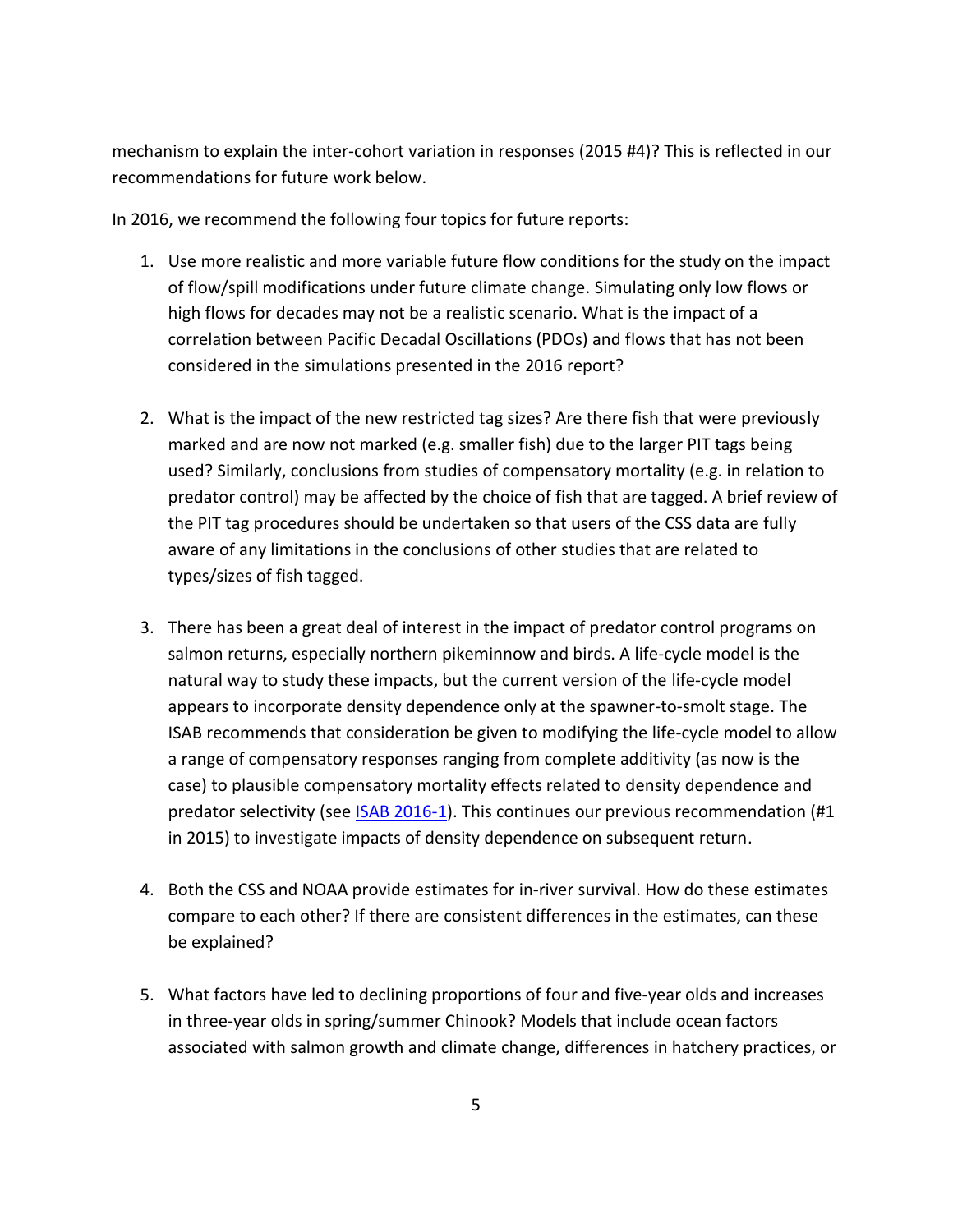freshwater environments (tributary temps, or annual differences in migration corridor) may be of interest.

## <span id="page-7-0"></span>**IV. Comments on New or Updated Analyses in the draft CSS 2016 Annual Report by Chapter**

#### <span id="page-7-1"></span>**IV.1. Chapter 1. Overview**

Chapter 1 is similar to previous years, providing a summary of other chapters and what is new in this year's report. Last year's report was updated with 2015 results. In addition, two new fish populations have been added: natural-origin Okanogan River sockeye and natural-origin summer Chinook from above Wells Dam.

According to the 2016 report, the size of PIT tags is now 11 to 12 mm (p.13, l. 26) instead of the 9 to 12 mm reported in previous reports. Is this an actual change in the size of the PIT tags or just a typo? If this is a real change, the rationale for the change needs to be given and a discussion of potential impacts is needed (e.g., are larger fish now tagged to accommodate the larger tags?).

This year's report has three new topics: 1) statistical relationships among total annual flow and salmon population parameters such as survival, smolt-to-adult-return rate (SAR), and other response variables in the life cycle model; 2) impact of the juvenile bypass system on delayed mortality as measured by SARs; and 3) average age of maturity across stocks and years. Additionally, Appendix C presents preliminary results on using a weighted bootstrap procedure to account for a stratified random sampling of fish from certain populations.

## <span id="page-7-2"></span>**IV.2. Chapter 2. Life cycle modeling of alternative spill experiment scenarios**

This chapter continues the development of the life-cycle model. No new features were added to the life-cycle model in 2016. However, they used the life-cycle model to evaluate the impact of alternative spill/flow levels on SARS and long-term abundance of spring/summer Chinook to 2050.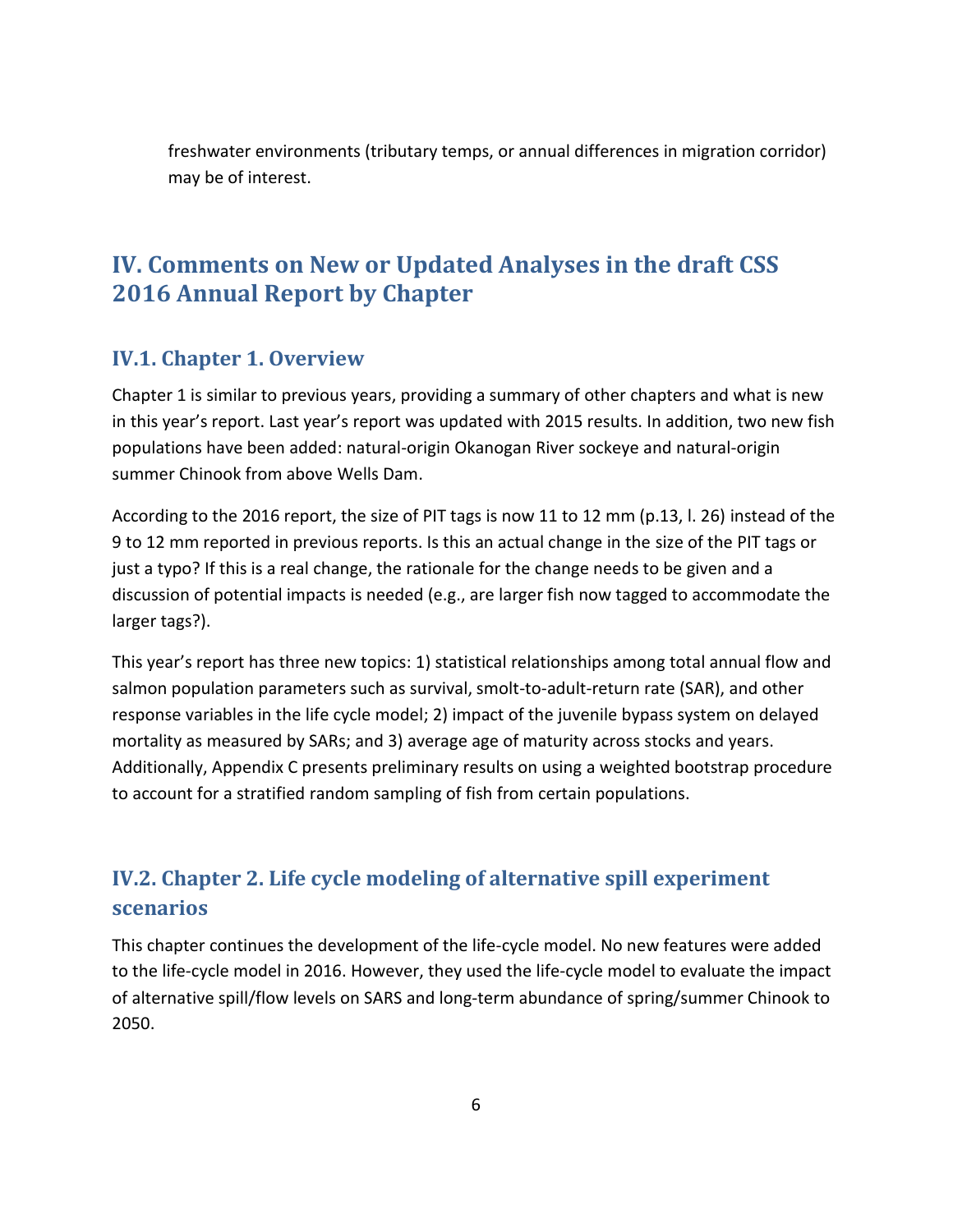The new work uses the 2015 model and investigates the impacts of flow/spill prospectively by applying simulated future environmental conditions to mimic current conditions or preliminarily investigate climate change conditions.

They also investigate the relative benefit of improvement in juvenile passage vs. improvements in spawning productivity and capacity.

#### They conclude that:

- greatest benefits to SARS occur at highest spill and lowest flow
- relative return abundance appears to be mostly limited by capacity of the habitat to support the fish.

While the approach is generally well implemented, the ISAB has some concerns about specific aspects of the simulation study that suggest the outcomes may not be as clear cut as indicated in the report. For example, in Figure 2.9 (and similar figures), the box plots and whiskers show the variation in the  $R$  (the average abundance in the last 10 years of a simulated population trajectory over simulated future flow conditions) over the different simulation scenarios. However, when discussing differences in outcomes among scenarios, it is differences in the average of the  $R$  (  $R$  , the average of the average abundances) that is of interest and no information on the uncertainty of  $R$  is shown. Presumably the uncertainty in  $R$  is very small because it is based on 10,000 simulations. These figures would be improved by adding a "typical" measure of uncertainty for  $R$  to the plots. Otherwise the unwary reader may conclude that because the box-plot overlap considerably, there is no evidence of a difference in the *R* among scenarios.

Similarly, there are no measures of uncertainty shown in Figure 2.12/2.13. The text implies that such a measure could be inferred (page p.48, l.31) but it was not clear how this is done. Measures of uncertainty should be added to the graphs by the CSS team rather than forcing the reader to try and impute them.

What was the justification for using 2010 as a typical low-flow year, 2009 as an average year, and 2011 as a high-flow year? Did the team do a frequency analysis to choose these years, and if so, what were the exceedance probabilities for these years? If not, was it just by looking at a plot of annual and seasonal flows and deciding that these particular years seemed to appear low, average, or high flow? If the latter, it might be helpful to refer to Figure 1.6, middle panel.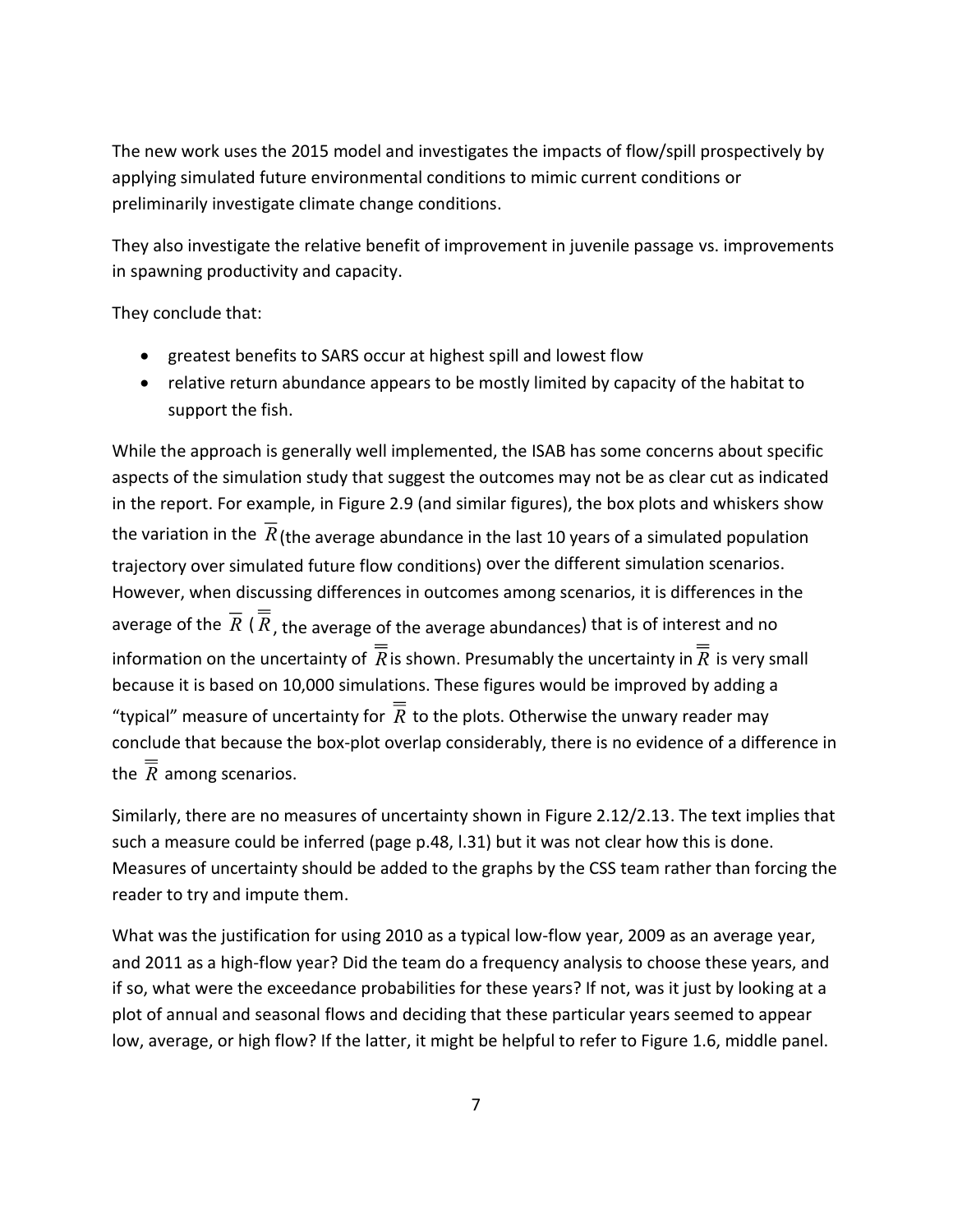By choosing only one year's conditions to represent low, average, and high flow conditions, the simulation will have reduced future variability (see next point as well).

The range of observed variation in the long-term results may be understated because variation in all variables was not considered. For example, PITPH and WTT were fixed at certain values for each scenario and not allowed to vary (e.g. p.38, l.38). Harvest doesn't appear to have any variation at different levels of abundance. The ISAB assumes that stochastic variability in harvest has been applied; i.e., a 50% harvest probability does not always lead to exactly 50% of fish being harvested, but this should be clarified in the document. Only one flow "year" was considered for "low", "average" and "high" flows (see above), and this single flow year was repeated for the future population projection. This may be unrealistic to assume that there is little future variation in flows. The report was not clear if demographic stochasticity was applied in the forward projections. For example, was there random variation in the number of recruits produced for a given set of productivity and capacity parameter values? Was there random variation in the number of fish surviving given a particular survival parameter value?

The Pacific Decadal Oscillation (PDO) was simulated independently of flow conditions. There are studies that have indicated that PDO is correlated with stream flow—e.g., refer to the NOAA fisheries [website](https://www.nwfsc.noaa.gov/research/divisions/fe/estuarine/oeip/ca-pdo.cfm) where it states that stream flow is correlated with the PDO. Will the simulation of PDO and flow as independent variables lead to unrealistic outcomes?

There is some confusion in the text that makes it hard to evaluate some of the results. For example, when evaluating impacts of changes in productivity, the text indicates (p. 39, l.9) that evaluations were made for average flow conditions, but it then continues to read that results are only shown at low flows. The text is also confusing on how to evaluate the impacts at the other flow conditions (p. 39, l.16); this needs some reworking and perhaps an example.

There has been a great deal of interest in the impact of predator control programs on salmon returns, especially the northern pikeminnow and bird programs. A life-cycle model is the natural way to study these impacts, but the current version of the life-cycle model appears to incorporate density dependence only at the spawner-to-smolt stage. The ISAB recommends that consideration be given to modifying the life-cycle model to allow a range of compensatory responses ranging from complete additivity (as now is the case) to a range of plausible compensatory mortality effects related to density dependence and predator selectivity. This revised life-cycle model could then serve as a planning tool for the impacts of predator control. Note that we are not suggesting that compensatory response be estimated from any data, but only to modify the code to allow for prospective exploration of a range of impacts.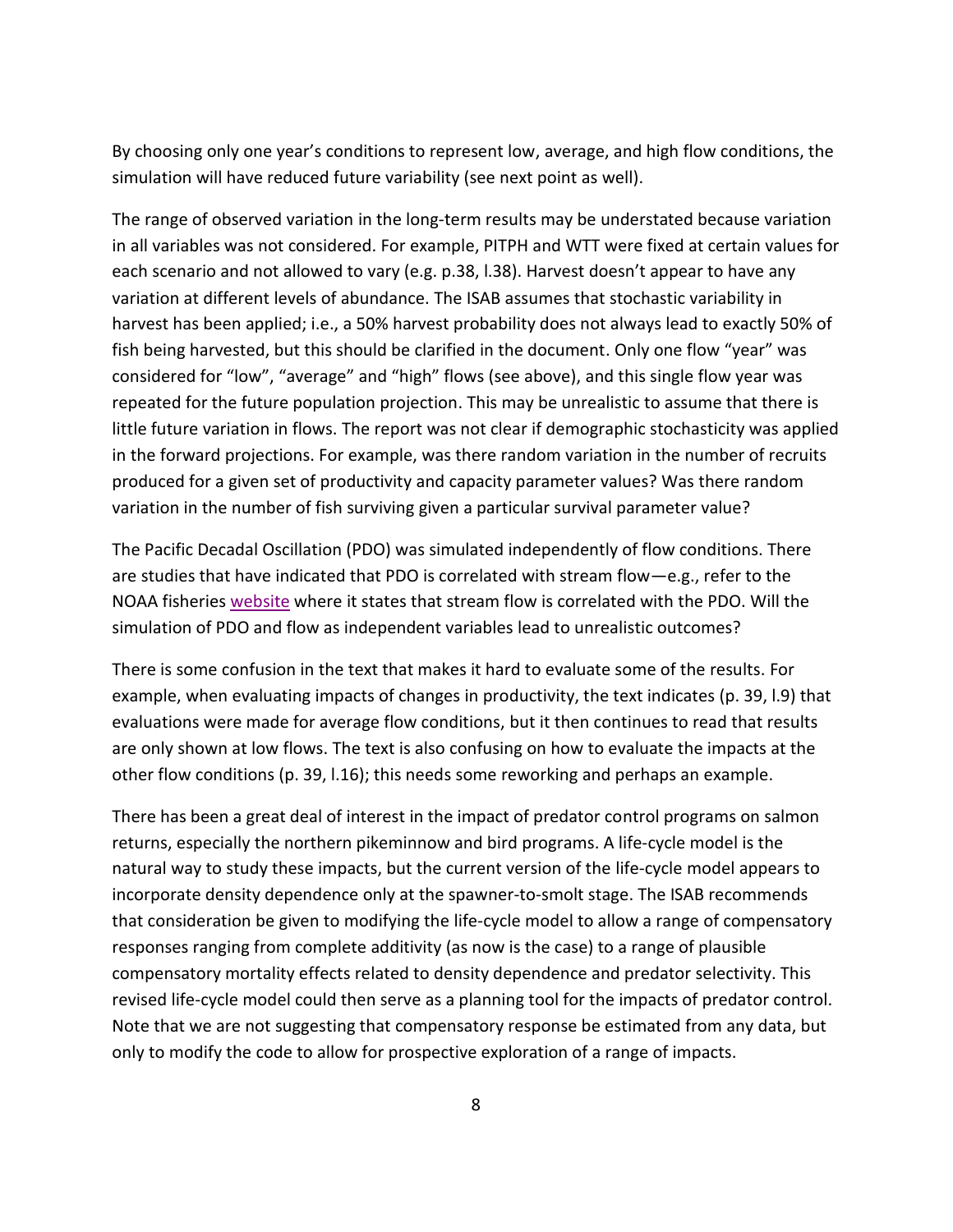#### <span id="page-10-0"></span>**IV.3. Chapter 3. Effects of the in-river environment on juvenile travel time, instantaneous mortality rates and survival**

This is an update based on another year of data. The methodology has not changed from previous years. We have a few questions and comments.

Both the CSS and NOAA provide survival estimates for in-river survival. How do these estimates compare to each other? If there are consistent differences in the estimates, can these be explained?

Do fish tagged and released at LGR have lower survival below LGR than fish tagged and released at hatcheries and from the upstream fish traps, as might be expected from near term tagrelated mortality?

Mortality tends to increase over the migration season and with water temperature (except for sockeye). The report lists four potential mechanisms: (1) declining smolt energy reserves or physiological condition over the migration season and with water temperature, (2) increasing predation rates on smolts over the migration season and with water temperature, (3) increases in disease susceptibility or disease-related mortality over the migration season and with water temperature, or (4) some combination of these often interrelated mechanisms. Is there an attempt by CSS or other investigators to test these hypotheses using other approaches? Answers to these questions may lead to additional improvements in salmonid survival. We agree that the apparent contradictory response of sockeye warrants further investigation.

The ISAB recently released a report on density dependence in the Columbia Basin [\(ISAB 2015-1\)](http://www.nwcouncil.org/fw/isab/isab2015-1) and a report on how to measure the effects of predator control at various points in the life cycle [\(ISAB 2016-1\)](http://www.nwcouncil.org/fw/isab/isab2016-1). Is it possible to estimate the fraction of hatchery versus wild salmon and total abundances of each group by species and race? Has CSS tested whether total salmonid abundance or abundance of each species within a migration cohort affects survival? Could this type of an approach shed light on potential depensatory mortality caused by predators? To what extent might salmonid size and condition relate to survival? This latter question cannot be investigated with the current cohort model, but there are statistical models based on individual tags that allow for covariates (such as body mass). What are the limitations to doing such an analysis, i.e., is body mass/size at time of tagging collected for all fish? How far back do these data go?

The ISAB appreciates the excellent discussion. Approaches for improving precision of survival estimates seem worthwhile, especially for enhancing detection through spillways. The ISAB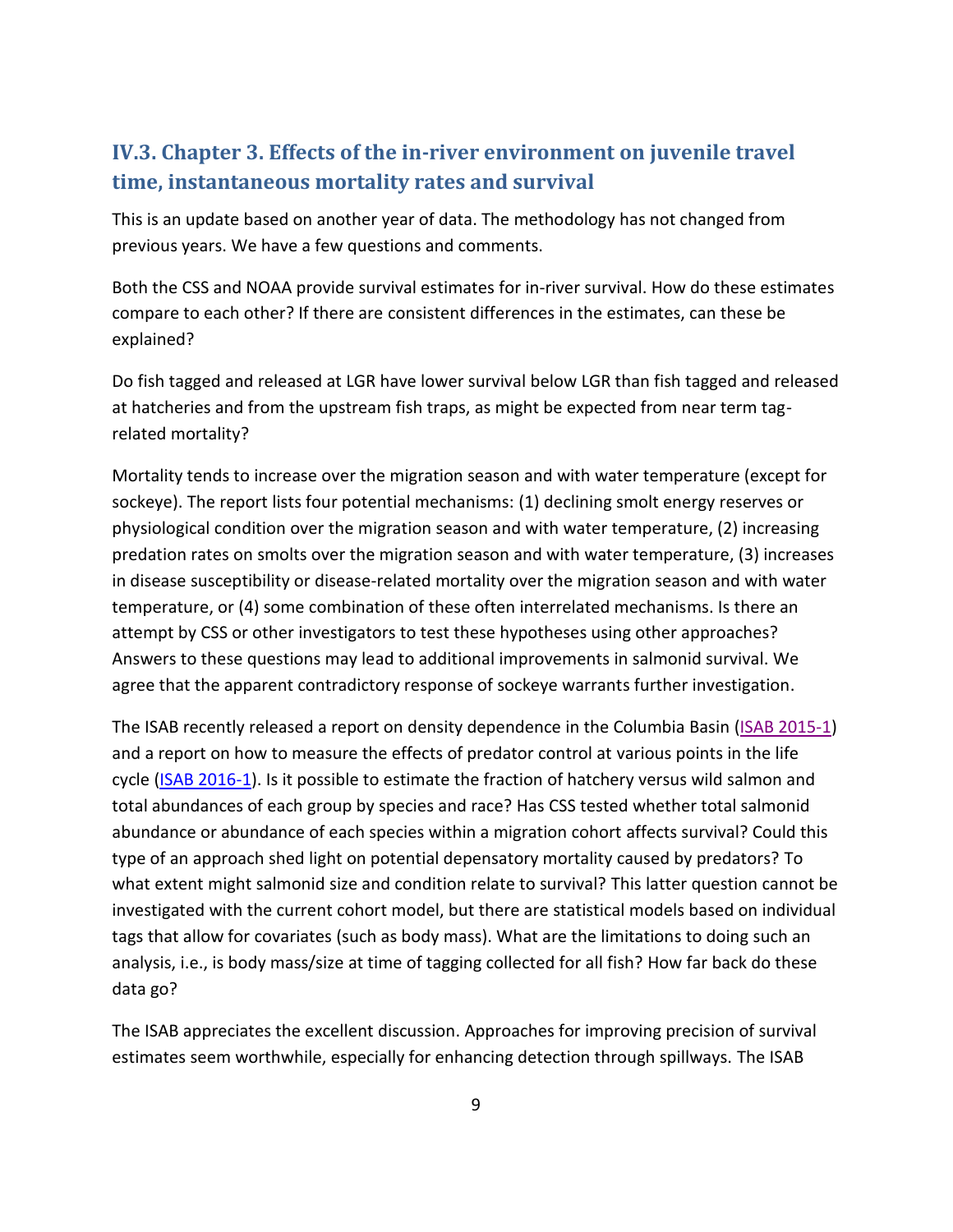encourages the CSS to continue its investigation to improve precision in the MCN-BON and RIS-MCN reaches via improved spillway detection or by increasing the number of tagged fish.

#### <span id="page-11-0"></span>**IV.4. Chapter 4. Patterns in annual overall SARs**

This is an update to the previous report with the recent set of data. In addition, an analysis of SARs vs productivity in 2015 was replaced with an analysis of the relationship between TIR (transport effect) and in-river survival. It is not surprising that the transport TIR is inversely correlated with in-river survival (LGR to BON). This new analysis identified the value for in-river survival when the potential benefits of transportation appear to disappear.

Geometric mean survival of juvenile spring Chinook salmon and steelhead is only ~0.6 when migrating from Rock Island Dam (RIS) to McNary Dam (MCN). It would be interesting to know more about the various factors contributing to the high mortality, such as dam passage and predation.

The CSS reported on the relatively large absolute difference in SAR based on PIT-tags versus run reconstruction (the values are highly correlated, however). As in previous reports, this report listed various hypotheses. An email from the FPC's Michele Dehart to the ISAB indicated that a study is underway to further evaluate PIT-tag effects on salmon survival, but that results will not be ready until after summer 2017 when tagged age-5 Chinook will have returned. Potential bias in survival caused by tagging methodology (or in the run reconstruction methodology) is an important issue to resolve.

#### <span id="page-11-1"></span>**IV.5. Chapter 5. SARs and productivity**

Chapter 5 continues the examination of the relationships between life cycle productivity and SARs, including the level of SARs needed to reach or exceed population replacement. How were hatchery-origin Chinook adults on the spawning grounds identified and excluded from the productivity estimates of the natural-origin population? For steelhead, the text indicates a weir was used to identify natural origin adult returns and was used to exclude hatchery fish.

The findings suggest that pre-harvest SARs of 4%-6% are associated with pre-1970 levels of productivity for Snake River spring/summer Chinook. How do these SARs compare with SARs from viable wild Chinook populations in other regions? To what extent might improvements in hydrosystem management, predator control, and estuarine habitat lead to SARs of 4%-6%?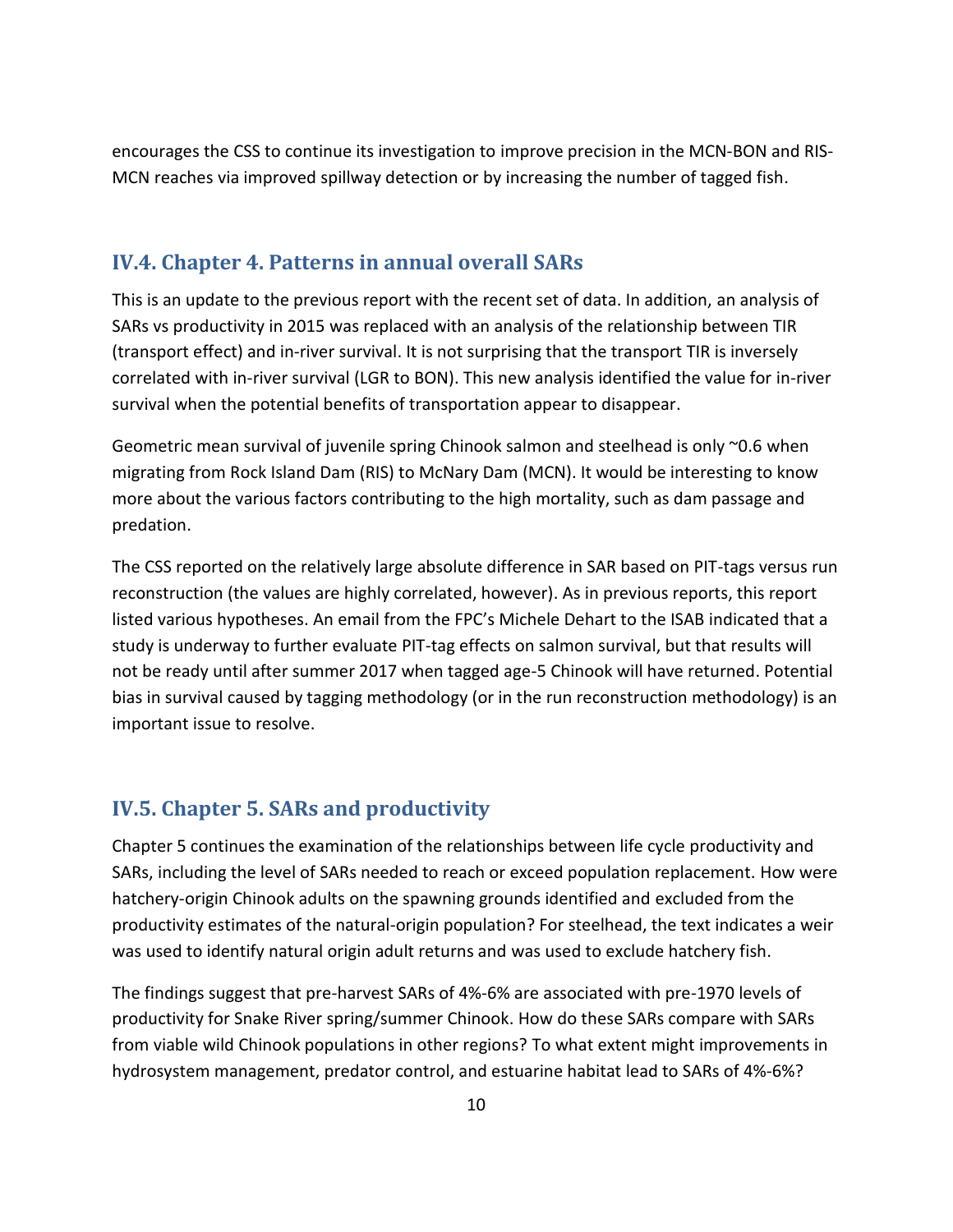From the results in Chapter 4, it seems major improvements would be needed to reach the desired SAR range given recent ocean conditions which lead to low SARs.

#### <span id="page-12-0"></span>**IV.6. Chapter 6. Estimation of SARS, TIRS and** *D* **for Snake River Subyearling Fall Chinook**

This chapter contains updates from previous years on SARs by route of passage and TIR for 2006 to 2012. There are some minor changes in how results are reported. The ISAB has no major comments other than the editorial notes below.

#### <span id="page-12-1"></span>**IV.7. Chapter 7. Effects of juvenile bypass systems on smolt to adult return rates**

This is a repeat of an analysis done in 2010 using similar methodology. As before, only smolts that are detected at BON are used in the analysis. A logistic regression analysis was used to investigate the impact of year, bypass effects, and rearing type on subsequent survival and return as an adult.

Estimates (Table 7.4) appear to be on a "per bypass" basis. What is the average number of bypasses encountered by a fish? Wouldn't that be a more accurate reflection of the impact of bypass on an outgoing smolt?

The results in Figure 7.1 for steelhead appear to show that for all of the hatchery versus wild comparisons by year the 95% confidence intervals overlap. Wouldn't that indicate that there is no evidence of an effect of rearing type? Wouldn't a set of models without the effect of rearing type also be of interest?

#### <span id="page-12-2"></span>**IV.8. Chapter 8. Patterns of variation in age-at-maturity for PIT-tagged spring/summer Chinook salmon in the Columbia River Basin**

This chapter examined the mean age of maturity among different stocks, years, and fish type (wild or hatchery) using regression methods.

We have many editorial comments on this chapter (see comments below) in how the models are described and in reporting the results.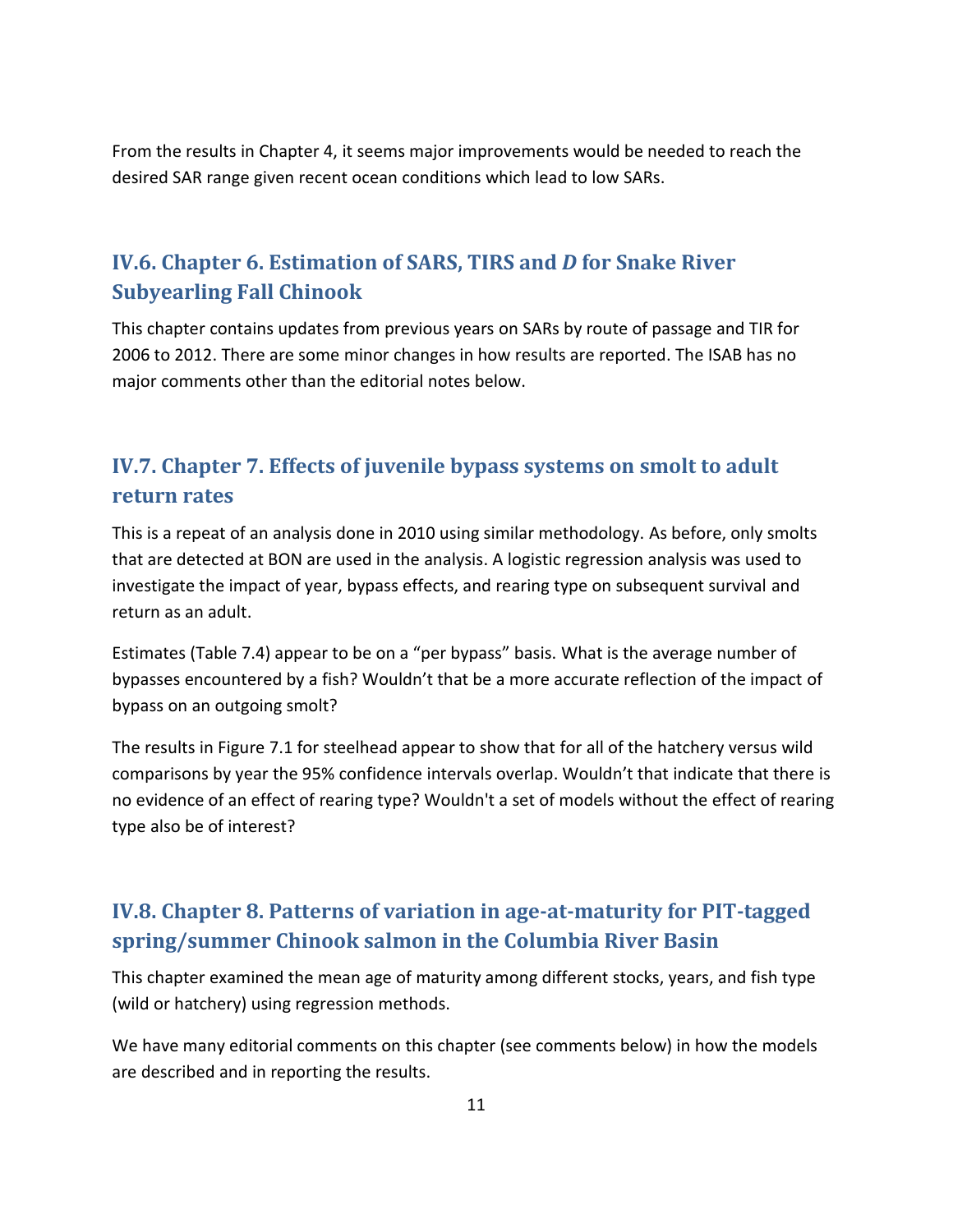An analysis was conducted on the proportion of age-3, age-4, and age-5 fish using standard regression methods. Usually, proportions are analyzed in regression contexts using variants of logistic regression. Alternatively, standard regression could still be used with the empirical logit of the proportions as the response variable as outlined in Warton (2011).

A large portion of the discussion (e.g., p. 165, p. 166) deals with models that essentially have no weight in the AIC framework with delta AIC > 100! Why are results from such models even reported? The authors should conduct model averaging and only discuss the model averaged results.

One consideration for the future work is looking for factors that have led to the shift to declining proportions of four and five-year olds and increases in three-year olds such as ocean factors associated with growth and climate change, differences in hatchery practices, or freshwater environments (tributary temps, or annual differences in migration corridor).

### <span id="page-13-0"></span>**IV.9. Appendix A: Survivals (SR), SAR, TIR, and D for Snake River Hatchery and Wild Spring/Summer Chinook Salmon, Steelhead, and Sockeye**

The ISAB found the figures to be well done and informative.

#### <span id="page-13-1"></span>**IV.10. Appendix B: Supporting tables on Chapter 4 - Overall SARs**

The ISAB has no comments on this chapter (other than some editorial notes, see below) as it is an update of previous reports. This is an excellent set of data tables, and the ISAB anticipates these will be updated in future years. These data may be useful in future years to investigate possible density dependent effects on in-river survival.

#### <span id="page-13-2"></span>**IV.11. Appendix C: Development of a weighted bootstrap for unequally represented hatchery PIT-tag groups**

Appendix C describes a weighted bootstrap procedure to estimate SARS for PIT-tag groups that are not sampled proportional to run size. For example, if the first half of the run has 90% of the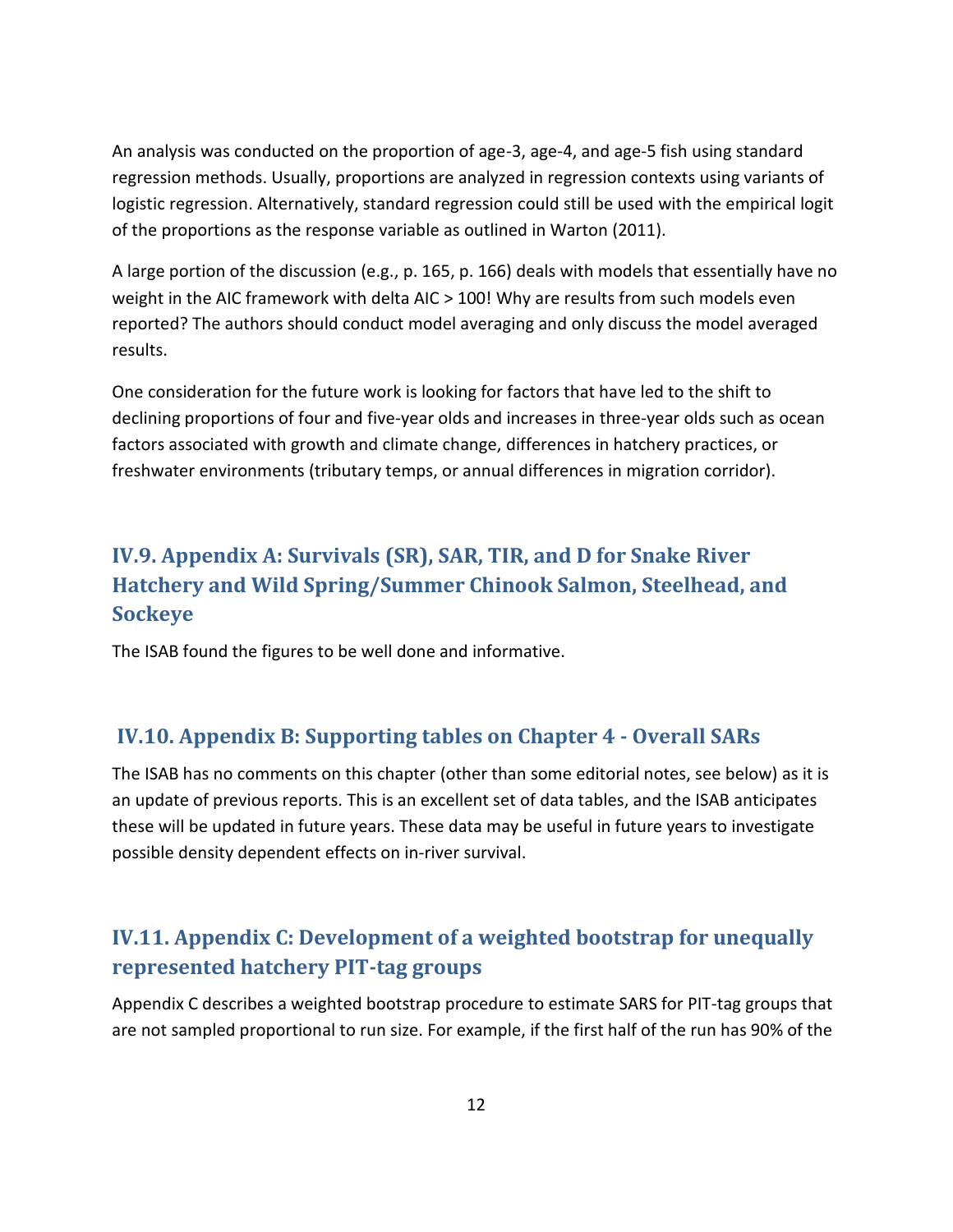PIT tags applied, the appendix describes how to weight the tags from the early and late parts of the run to get an overall value for the entire run.

This procedure appears to be satisfactory under conditions that the actual sampling weights are known with little or small error (e.g., see Table C.1). If the sampling weights have to be estimated because the actual sampling fractions are estimated, then this will introduce additional steps in the bootstrap procedure.

The half-step method is a fast way to select samples after the cumulative sampling weights are found. This is one of the methods discussed in Brewer and Hanif (1983).

The authors describe a weighted bootstrap method to estimate the parameters. This is likely to be infeasible in more complex model structures such as the life-cycle model. A likelihood approach based on a stratified sample, followed by deriving weighted averages of the parameters from each stratum, will be computationally more feasible rather than using the average of the bootstrap values (Hogg, McKearn, Craig 2005). A stratified bootstrap procedure could then be used to estimate the uncertainty in the estimates in the usual fashion.

<span id="page-14-0"></span>One area of concern is a key assumption that every fish has independent fates. This may not be true; i.e., fish travel together and can share fates, and this may result in over-dispersed estimates. Has this been investigated?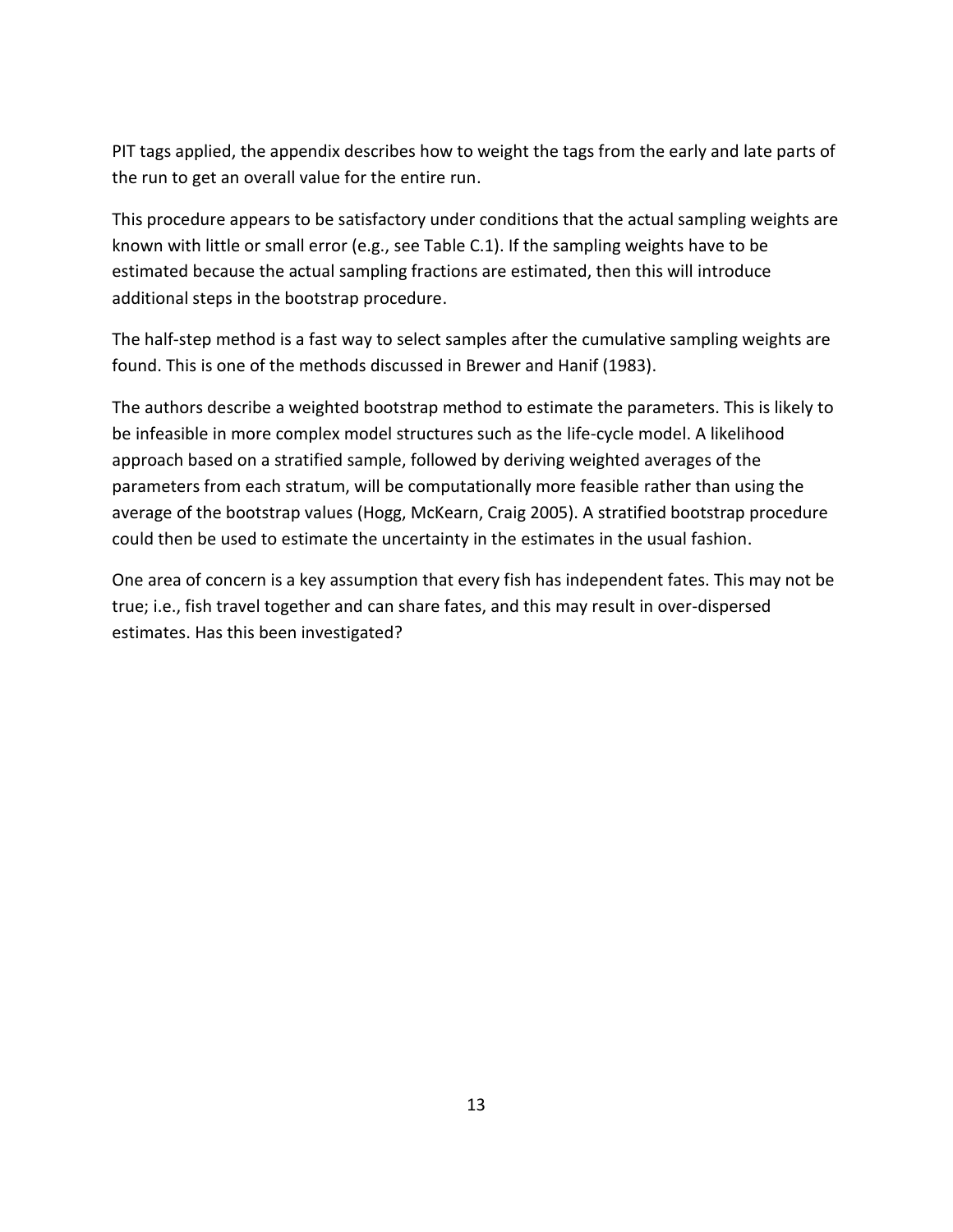### **V. Specific editorial comments and requests for clarification on each chapter**

This section contains editorial suggestions, requests for small clarifications, and the like.

#### **Front matter**

p.v, Figures 2.2. and 2.5. Typo in "Coreelations"

#### **Chapter 1**

p.5, Figure 1.4. Figure is out of place and needs definitions of abbreviations as in Figure 1.1.

p.12, l.31: typo on "reflects" (missing the "r")

p.12, l.32-33: Suggest wording "but included for review" more clearly. We believe that this means that it's included in Appendix C for review by ISAB?

p.12, l.42: typo on "implemented"

p.15, l.27-33: There are some grammatical or punctuation errors in this new paragraph.

p.16. Table 1.1. Header needed for  $4<sup>th</sup>$  column of table (currently says "25"?)

p.17, Table 1.3: The note at the bottom of the table says "\*\* Pre-assigned by NPT" but this notation is not in the table. Should there be a "\*\*" somewhere?

p.19, Figure 1.6. Why was the proportion transported estimated in 2015 rather than known?

p.20, l.11: Typo on "three" (missing the "t")

p.20, l.15-21: Suggest that the preliminary nature of the results be indicated here.

p.20, l.23: Change "effects" to "relationship"

p.20, l.24: Change "seasonality on" to "seasonality to"

p.20, l.36-38: This sentence is confusing. If the correlation is between SARS and wild and hatchery populations, then it doesn't seem like common environmental factors were included in the correlations and the second part of the sentence should say something more like "suggesting that common environmental factors could be influencing survival rates." If common environmental factors were included in the analysis (which it appears it was), then the sentence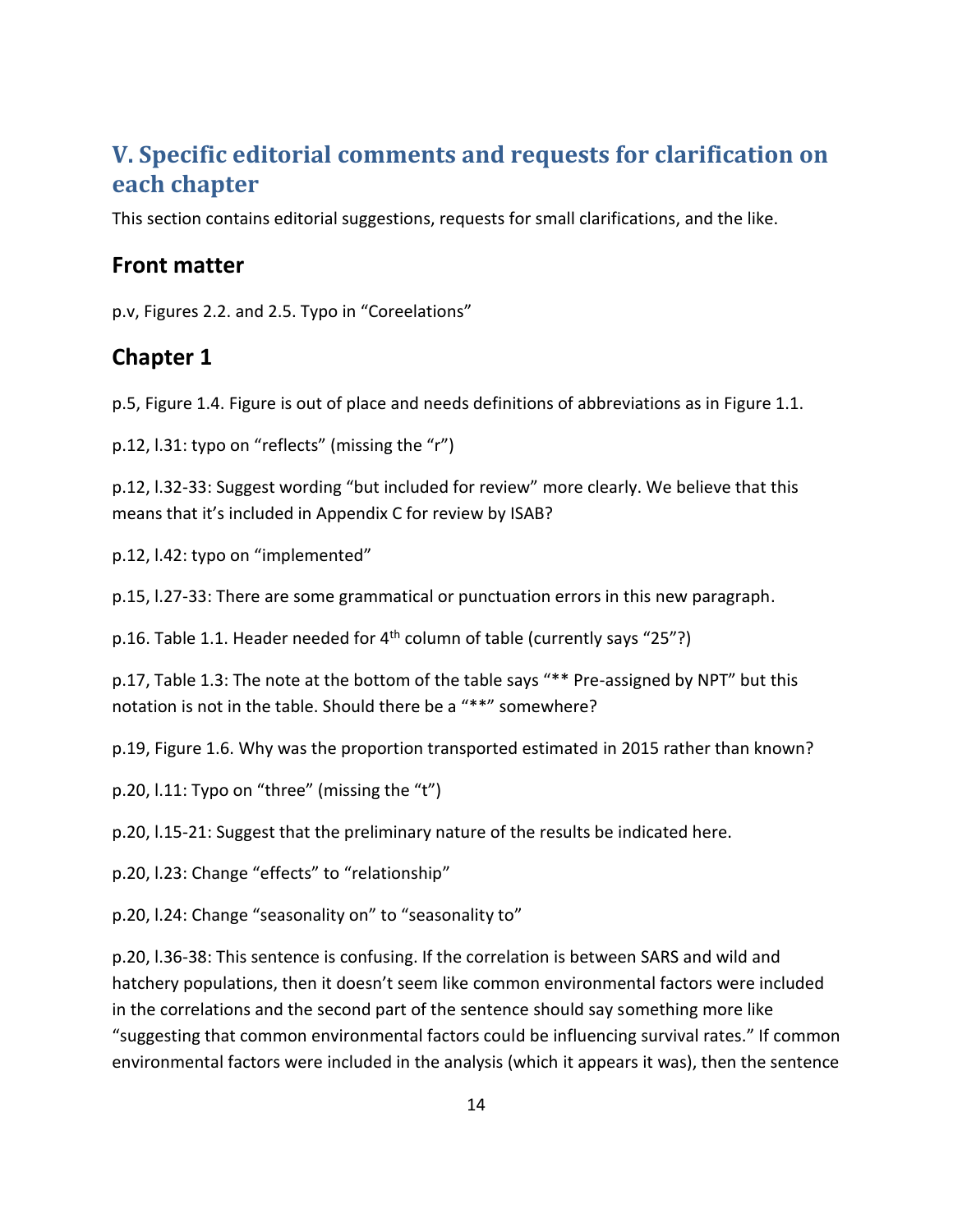should be reworded to make that clear, perhaps "… and common environmental factors were significantly related to survival rates from outmigration to the estuary and ocean environments."

#### **Chapter 2**

p. 24, l.19: What does "TAC" stand for?

p.28, l.3-6. Correlations are among the log(R/S) for each population and the environmental covariates. Reword these sentences to improve readability.

p.28, l.23 "is" should be "are"

p.28, l.24 "know" should be "known"

p.28, l.37 and onwards. Some symbols are not directly defined anywhere?

p.31, l.5 "Bonnevile Dam" should be "Bonneville Dam." Check rest of chapter as well for such usage.

p.33. Table 2.1 Move definitions of terms before the equations for the model.

p.34, l.24. Uninformative priors do have an impact on parameter estimates. For example, a U[0.1] commonly used as an uninformative prior for a proportion, pulls the estimated proportions towards 0.5. "Uninformative priors" still provide information.

p.36, l.15: "it's" should be "its"

p.36, l.23. Don't understand why  $e_t$  is multiplied by 0.7? The series is normalized later to match the range of the observed variation so this seems to be redundant?

p.37, l.35. "… saving the better combinations (accepting) and not saving (rejecting) worse combinations …" The MCMC Metropolis-Hastings algorithms accepts/rejects MOVES from the current parameter values but does not say that a MOVE is a better or worse parameter combination in any absolute sense. Similarly, the wording in the whole paragraph needs some tightening up to make it more technically accurate.

p.38, l.19 "the the" needs to be fixed.

p.39, l.15. We didn't understand this explanation. Please provide additional details.

p.43, Figure 2.6. "Triangles" should be defined in upper plot.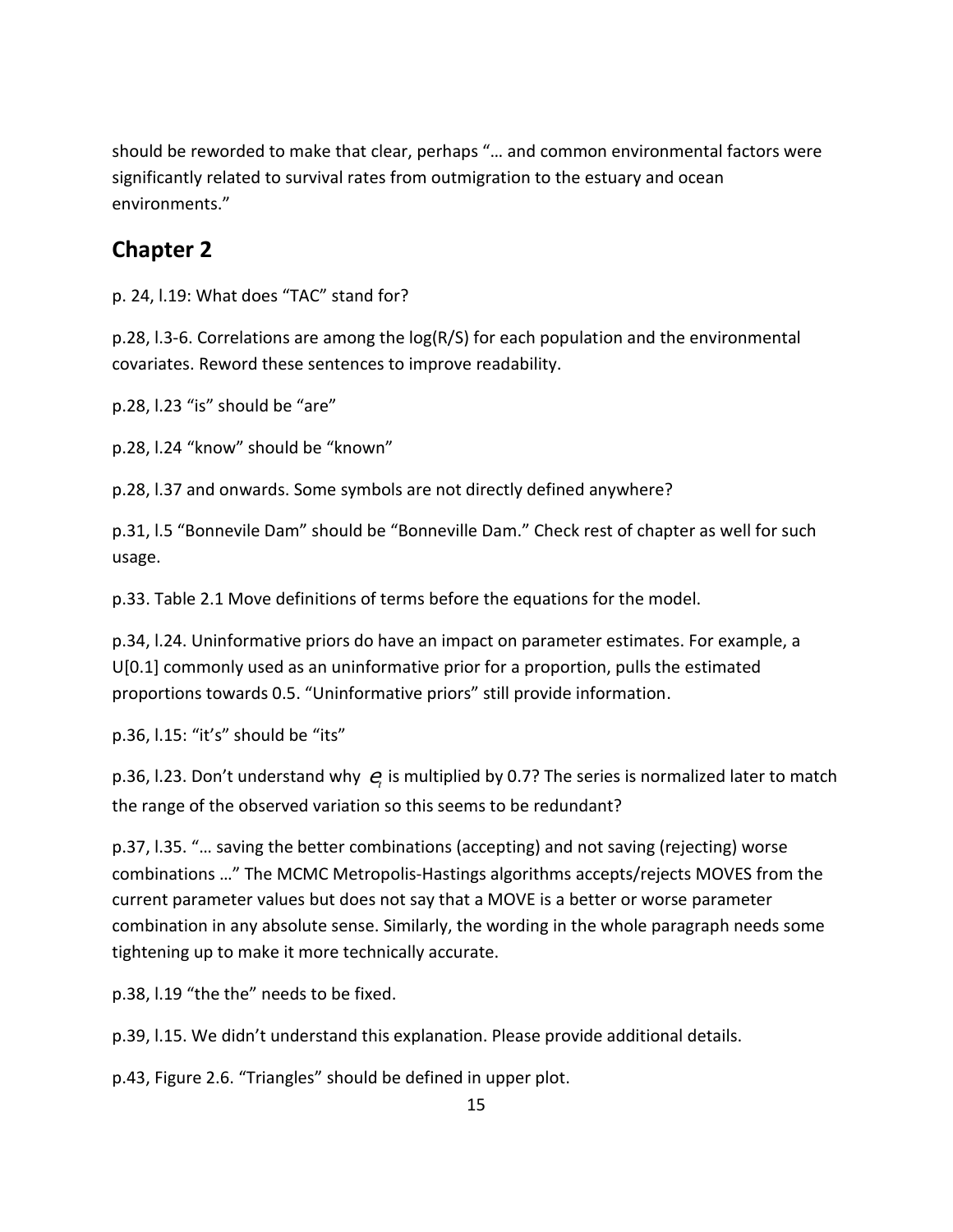p.44, l.26. Reword to "an increase in the AVERAGE total number of returning spawners." Make similar changes everywhere in this chapter when discussing the results of the simulations.

p.44, l.38. Reword to "Figure 2.10 shows the predicted AVERAGE SARS" and make similar changes throughout this chapter.

p.47, Figure 2.9. The figure indicates that average log-abundance is plotted. But the earlier explanation of the simulation indicated that the average abundance was collected. So perhaps this should be the log(average abundance)? The flow conditions are ordered High, Average, Low; why was this order of flow conditions used rather than Low, Average, and High which would be ordered "numerically." As the plot now stands, average total returns tend to increase in each cluster as you read from left to right which corresponds to DECREASING flows—this is sure to trap the unwary reader. Y-axis label doesn't note that results are on log-scale. As noted previously, the ISRP is concerned that not all sources of variation have been captured in the simulation, and so the box plots may underreport the actual variation in average total returns.

p.48, l.14. "You can see it the mouth…" Not clear what is meant here. Do you mean "Bonneville"? Reword.

p.48, l.16. Not clear how the relative average abundance to that of BiOp was computed? Is this the simple ratio of the average of the average abundances? To avoid the influence of outliers, perhaps the ratio of the median of the average abundance should be shown. Measures of variation need to be added to the plots (and discussion).

p.48, l.20. "significant." How do you know without measures of uncertainty? In general, how do you know if the effects actually vary across treatments without measures of uncertainty?

p.48, l.30. Now to switch to comparing the MEDIAN long-term averages. Why the switch from the average of the averages?

p.48, l.31. Reviewers didn't understand how the uncertainty corresponded to crossing the shaded area. Further explanation is needed.

p.48, l.39. Reword to "predicted increase in AVERAGE."

p.49, Figure 2.10. Similar comments about ordering flow levels. Y-axis label should be labeled as average SAR (similar to Figure 2.9 labeled as average return). Similar comment about not capturing all variation in results.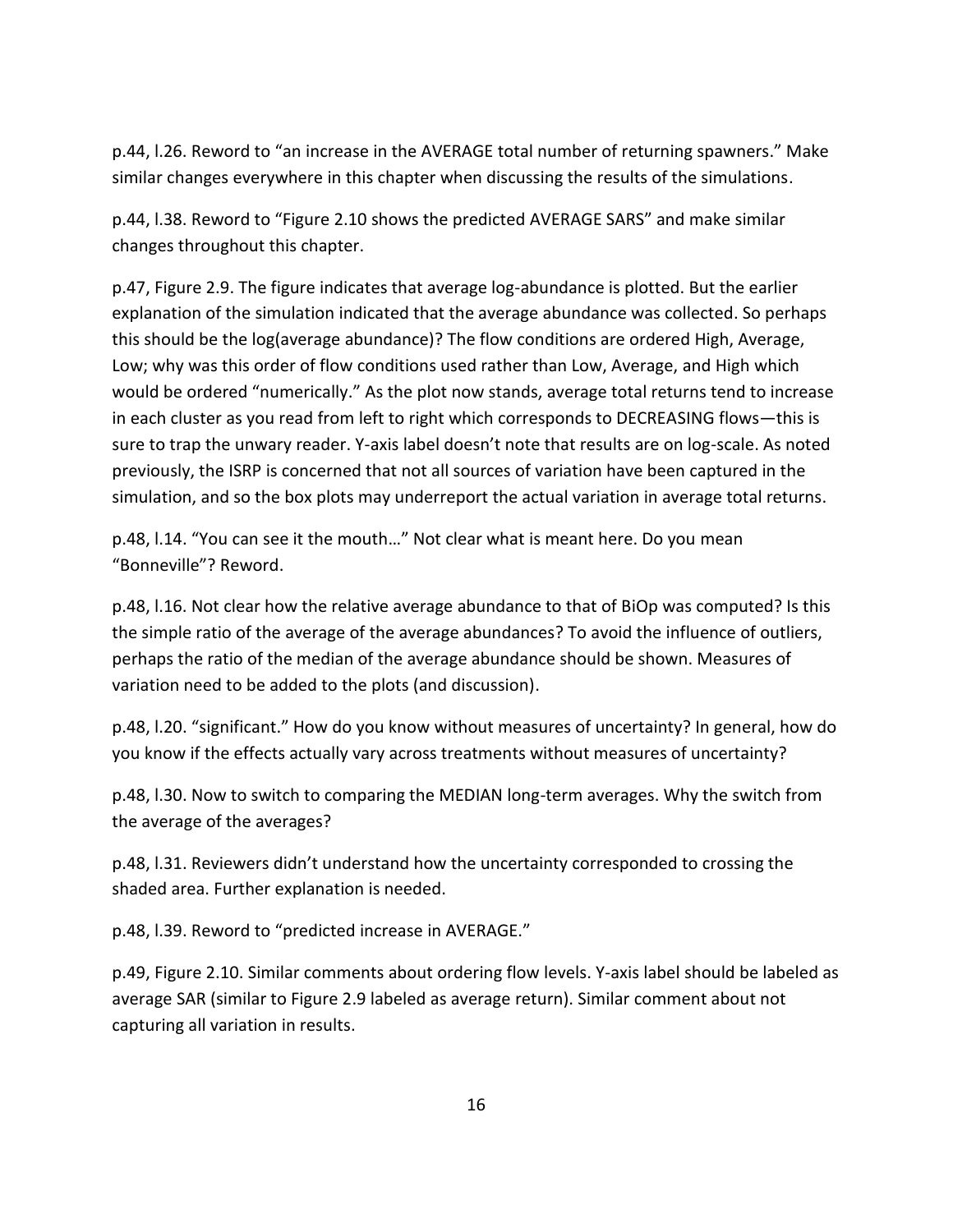p.50. Figure 2.11. Similar comments about ordering flow levels. Y-axis should be labeled as average SAR. What is meant by "mouth" – Bonneville?

p.51, Figure 2.12. Not clear how these were computed (see earlier comments). Measures of uncertainty need to be presented for each ratio. Legend needs reword to "when compared to expected long-term average abundance at BiOp …"

p.52, Figure 2.13. Similar comments to Figure 2.12.

p.53, Figure 2.14. Check Y-axis label. Are these really in 1000's of fish?

p.54, l.27. Is this 28% of 42% or 28 percentage points (i.e. by 0.28)? Best to express survivals as proportions rather than percentages to avoid these confusions, i.e. in-river survival of 0.42 rather than 42%.

p.54, l.32. Similarly, is this 10% or 10 percentage points?

p.55, Figure 2.15. Similar comments to Figure 2.14.

p.56, l.15, Reword to "increasing AVERAGE abundance and AVERAGE SARS" here and elsewhere in the discussion, e.g. p.56, l.25;

p.56, l.8: The table number is missing (should it be Table 2.3?).

p.57. Table 2.3. Without measures of uncertainty how do you know these rankings? Is it possible to show the value of the metrics you used to rank the scenarios in the table (reviewers guess these would be SAR or Rbar)?

p.57, l.2. Reword to "highest AVERAGE SAR"

p.57, l.8. Missing Table number. The wording here is very confusing. It appears to be arguing to remove the highest ranked result (high spill at low flow), and there is a justification for that in the wording. Is it important to have a spill scenario for each flow, if the high spill at low flow is removed?

p. 57, l. 12-27: Be careful of wording about model results. Lines 14-15 say that these precise inriver survivals will happen, but as pointed out in this paragraph, there is uncertainty in the models. The argument about the 20% transportation fraction is a bit confounding as it is being used as a rationale for why model results are giving high predicted SARs, yet the next sentence argues that it's a reasonable number.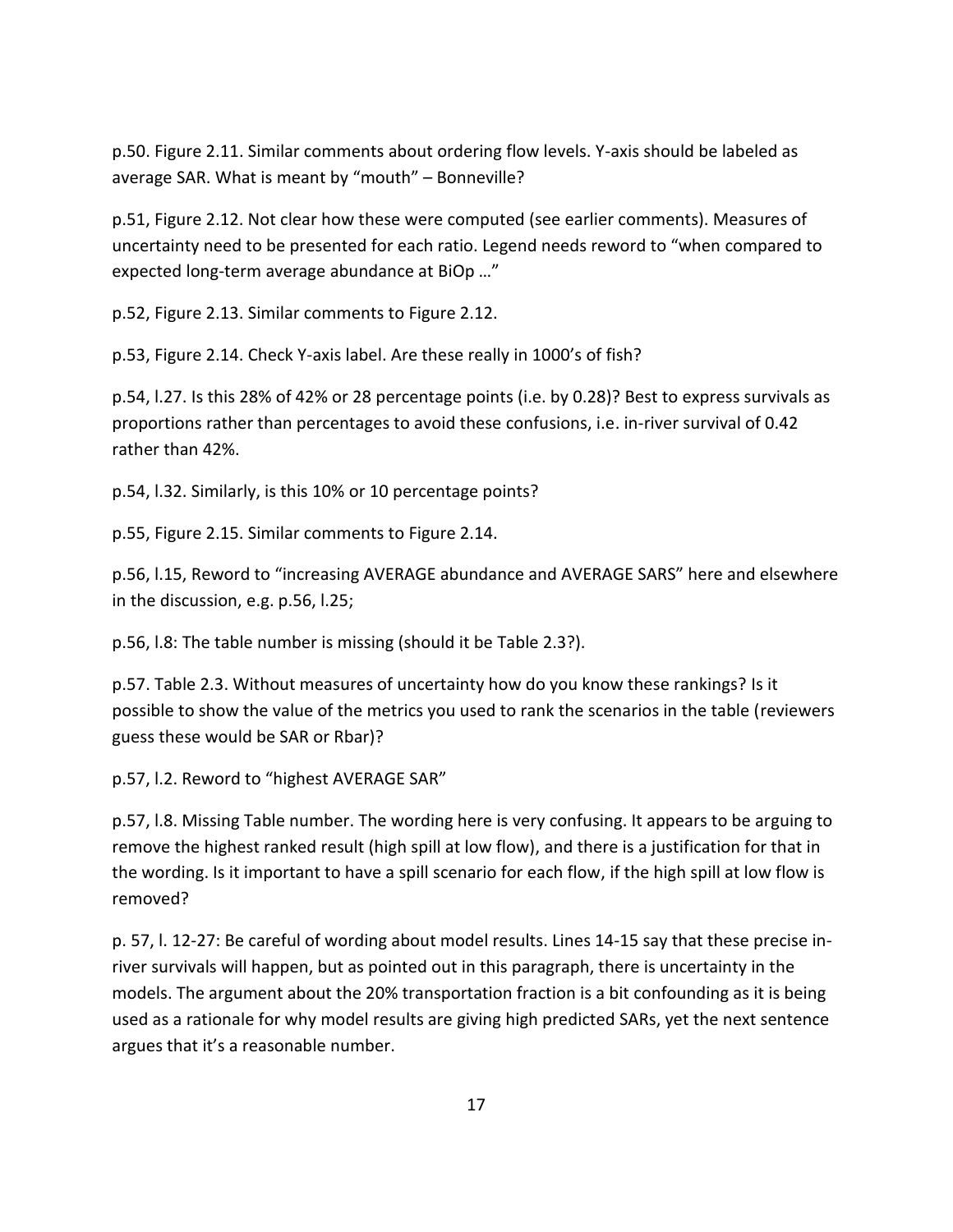p.57, l.22. "five less powerhouses" than which population?

p. 57, l.28 to p. 58, l.8: The method described here was not clear in the methods section. Over how much time were the fixed levels held? The simulations are a good first step, but just to give preliminary insights into relationships. The variability of flow may not have a predictable effect on model outcomes based on the static conditions simulated.

p. 58, l. 9-10: The model results show that increased abundance can be related to alternative treatments, but they are not showing they are a result of alternative treatments. The results are showing which items have strong relationships, but also because they are so preliminary, the strength of these relationships may change if assumptions are changed (for example, if nonstatic flows were simulated).

p.58 l.12 Insert AVERAGE before all SARS.

p.58, l.17. Always report in-river survival as a proportion. Don't switch to %.

p. 58, l. 31-40: Reviewers suggest emphasizing the preliminary nature of these results.

The section on the simulation study needed editorial work to make it flow better: remove colloquialisms "e.g. you can see" and be consistent in the presentation (e.g. always express survival in proportions).

#### **Chapter 3**

p.66, l.33. We don't particularly like sqrt(Z) transforms except if the random variable is a count. We would always use log(Z) based on theoretical considerations that effects are multiplicative. The results should be similar under the two transformations.

#### **Chapter 4**

P.98. Table 4.1. AIC column needs 1 decimal place.

p.98, l.7. "Model of the form ln(TIR) = ln(SR) + species." Reword, either use a proper model notation with proper coefficients associated with each term or go to a short hand R-like notation, but don't do something in between. Also, traditionally models are written with intercept terms first.

p.98. l.15. "… estimated significance for the species specific intercept at alpha 0.09." Don't mix paradigms—AIC methods avoid p-values and only use model weights to decide among models.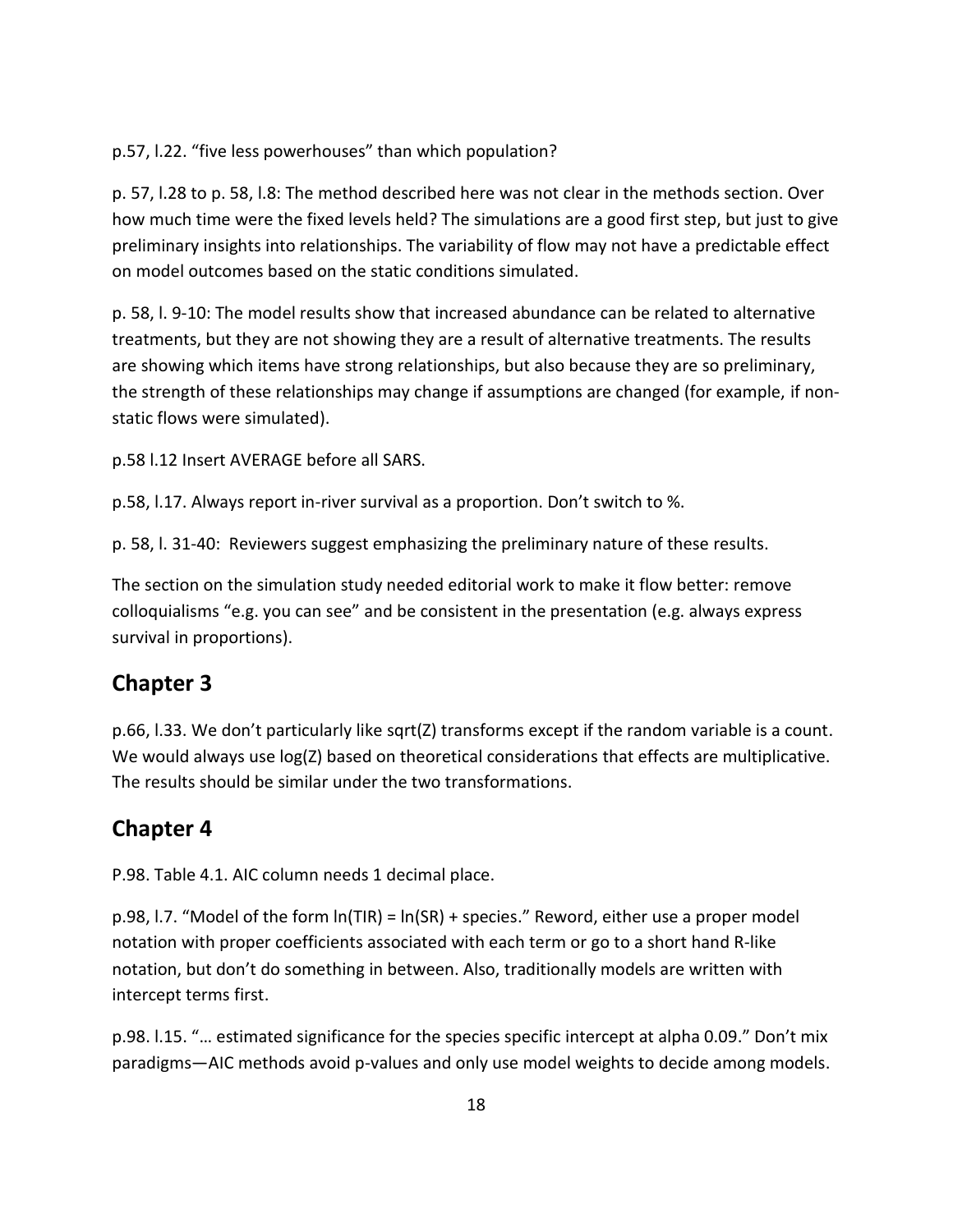p.98, l.20. If using AIC, don't report an overall p-value.

p.99, Table 4.2 What does the coefficient associated with "species" represent? This appears to be just the difference in the intercepts for the two species, but why not just present the intercept for the two species instead. Report fewer decimal places for the estimate and SE. Do not report t-values and p-values when using AIC.

p.99. The authors used AIC and found multiple models with similar weight. Yet they didn't model average. Why not? Rather than just using the best model to predict at which point transportation benefits disappear, model average first, and use the model averaged coefficients to make the prediction.

p.100, Figure 4.10. Report survival rates when benefits of transportation cease as a proportion rather than a % to match the graph and text.

p.112, l.36 "survival rates." Not rates, just probabilities. Reword consistently here.

p.113. Label on Y-axis is "survival rate." These are not rates (are they on an annual basis?), but simply probabilities. Reword the axis.

p.115, l.42 "survival rates." Remove "rates" here as they are not an annual basis. Go through entire discussion and fix usage of "rates" where it appears.

#### **Chapter 5**

p.121, l.40. Model notation is awkward. The index *j* is used as brood years, but each brood year also belongs to different periods. The current notation also uses *j* as an index to year. Perhaps consider a different notation. It is not clear what is a "period." There also doesn't appear to be any results from fitting this model? Was it used in this chapter?

p.121, l.40. Are spawner numbers estimated here? If so, and if the uncertainty in the spawner numbers is appreciable, you have an error-in-variables problem as well which requires a different fitting approach.

p.122, l.19. "survival rate." This is not a rate (per year?) but rather just a survival probability.

p.130, Figure 5.6. Too many decimal places are reported.

p.130. Figure 5.7. Plot all figures on the same scales to make it easier to compare results. Different symbols are used, but these appear to be related to the different locations and not the different brood years as in Figure 5.6. Make the two sets of figures consistent.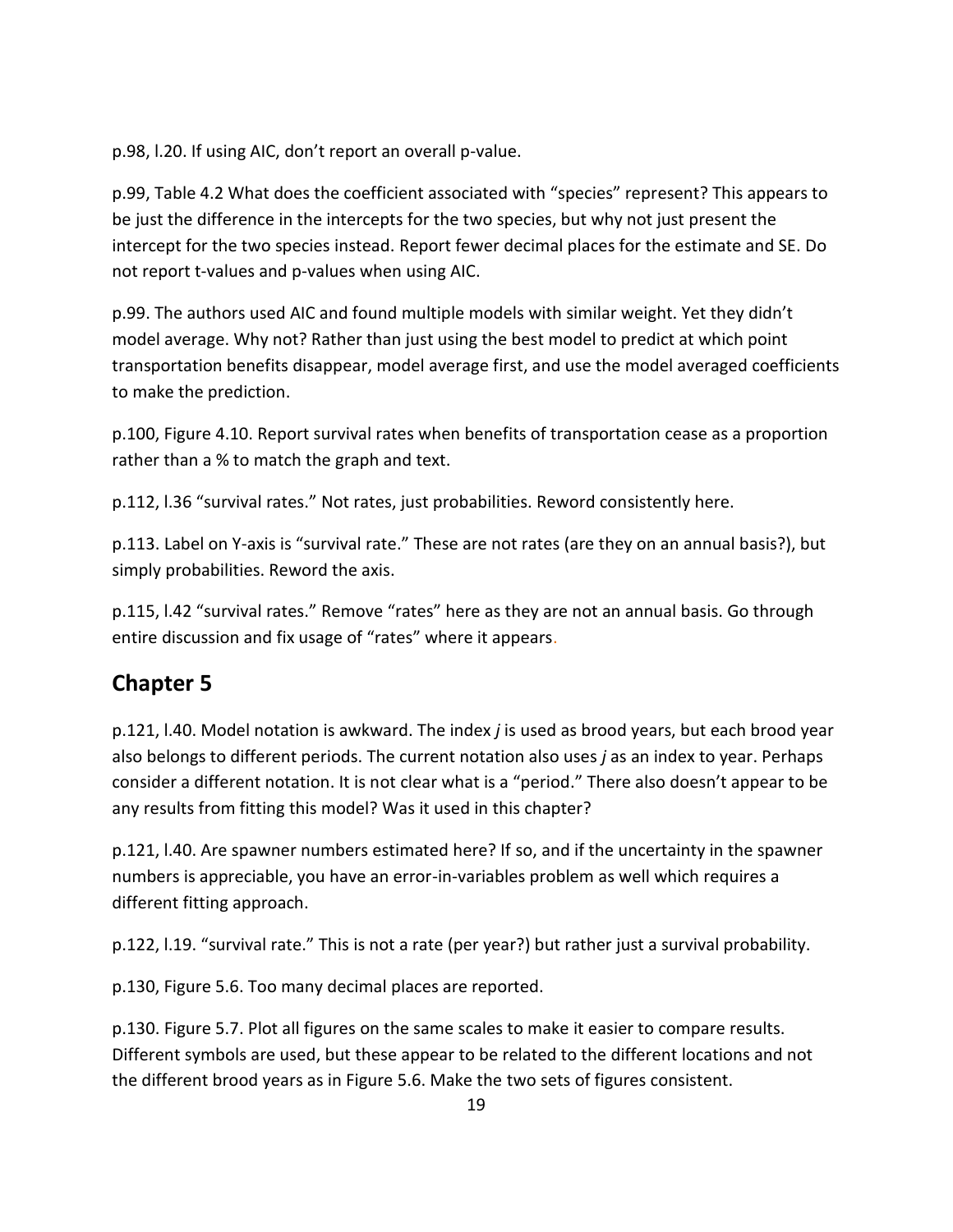p.131. Figure 5.8. Use same symbol color and shape as in Figure 5.6.

## **Chapter 6**

p.148, Table 6.11. Don't bold the confidence interval bounds as this is not sensible. Because these are 90% confidence intervals, the formal test has an alpha of 0.10 rather than the usual 0.05.

p.149, Table 6.12. Similar comments to Table 6.11.

p. 151. Figure 6.5. Because prediction intervals were plotted, it is impossible to get some idea of the uncertainty in the estimated survival at which ln(TIR)=0. Include the confidence interval for the mean response and the end points where the confidence interval also intersects 0 as this will provide a measure of uncertainty on the estimated survival where  $ln(TIR)=0$ .

#### **Chapter 7**

p.155, Table 7.1 Do these returning adults include harvest?

p.155, l.7. Rather than using a binomial with an index of 1, just use a Bernoulli distribution.

P.155, l.10. Rearing variable never defined.

p.156, Table 7.2. There is no definition of "Bypass Location," which we assume is Snake vs. Columbia river dams.

p.157, l.14. Model averaging ignored models where the bypass effects were forced to be zero (models 1 and 5) why? There are several schools of thought if such models need to be included when estimating the effect of regression variables (see Burnham and Anderson, 2002), but because the interest lies in bypass effects (and a 0 bypass effect is a possibility), these models should be included in the model averaging. This comment is somewhat moot given the near zero model weight placed on these models.

p.157, Table 7.3. Fish are not tagged independently of each other, and so there is a possibility of overdispersion. Model diagnostics need to be done on the best fitting model to see if adjustments for overdispersion are needed.

p.158, Figure 1. But these are model averaged estimates and because the best fitting model for steelhead had no interaction, a consistent difference on the logit scale is enforced by the model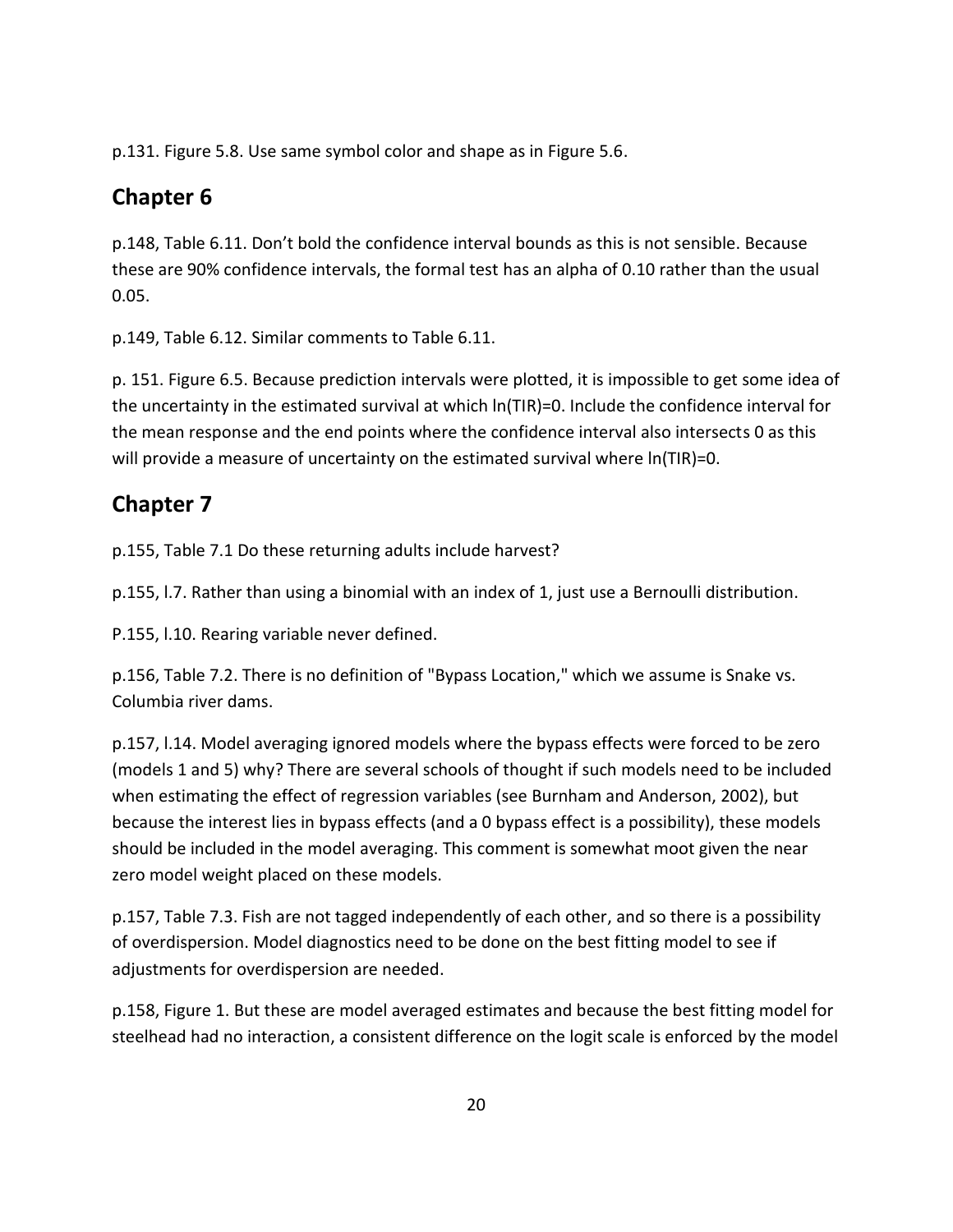and not by the raw data. A better plot would be of the raw SAR values to see if parallelism is evident.

p.160, l.6. The reported values are per bypass are they not? So, on average how many bypasses are encountered by an outgoing smolt?

p.160, Table 7.4. If you adopt the AIC paradigm, there is no need to report p-values. Just report estimates and confidence intervals. Table legend needs fixing for reference to "Table 2." These appear to be estimates from each model, so what are "adjusted standard errors."

p.161.Table 5. Needs to be re-numbered to Table 7.5? Fix reference to Table 2. Do not report pvalues. Check estimates for Chinook as model with different bypass effects by system has important weight.

#### **Chapter 8**

p.164, l.8. How was harvest dealt with?

p.164, l.25. The model needs a term for tau to be multiplied against (e.g. an indicator variable for hatchery vs wild). The model assumes equal variance, but the mean age of maturity will be based on different sample sizes and so will have a different variance. It may turn out that the process error is much larger than this sampling error, but this needs to be investigated.

p.164, l.32. If the proportion age 3, age 4 or age 5 is used as the response variable, then this is now a logistic regression exercise. Or following the advice of Warton (2011), use the empirical logit of the proportions as the response variable.

p.164, l.39. This model needs fixing because none of the parameters are multiplied against any design variables!

p.165, l.3 If using AIC, what is the set of models being compared? If using AIC, don't report pvalues etc. Later on, we see that Table 8.2 has the model set, but this is never referenced directly.

p.165, l.24. Are these model averaged estimates or model specific estimates? These appear to be specific from model 2, but according to Table 8.2, this model essentially has NO weight with delta AIC more than 100 units away. So why are results from a model with such low weight being reported? Report only the model-averaged estimates.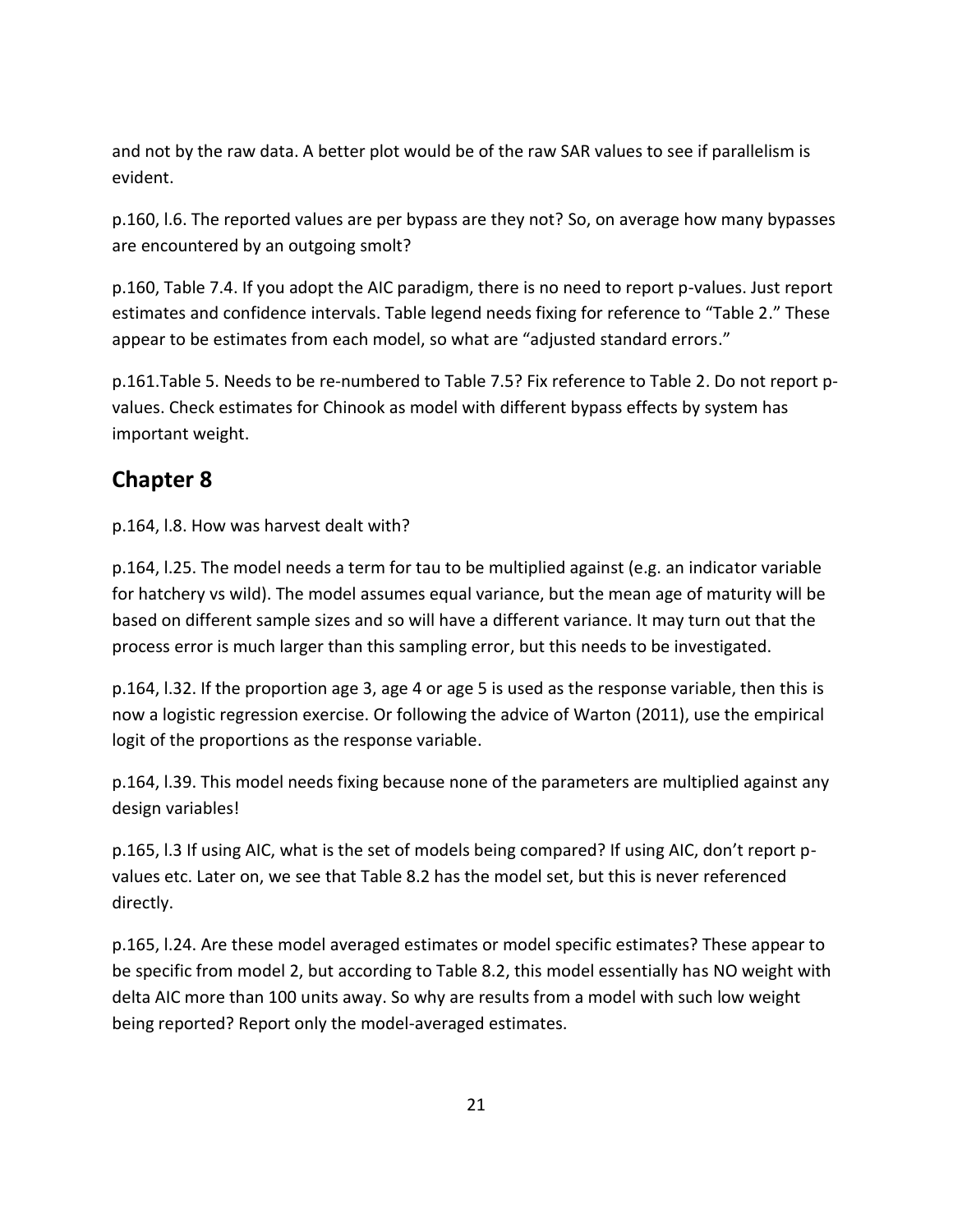p.166, l.1. Again, why are models with such low weights being discussed at all? Don't mix AIC with hypothesis testing (i.e. no p-values). The whole discussion about model effects changing delta AIC should be struck and just report model averaged estimates.

p.166. Similar comments about models for proportion of age 3, age 4, or age 5. Only report and interpret model averaged estimates. No p-values if using AIC.

p.167, l.28. "… variability in mean age is a direct result in variation in proportions within each age class." Yes, this is true without needing any statistics to prove it. Again, how was harvest accounted for?

p.169, Figure 8.1 How were the mean ages for a stock averaged across brood years? A simple average? Weighted by the number of adults?

p.172. Figure 8.2, 8.3, 8.4. How was the mean proportion of age 3, 4, 5 averaged across brood years? Was it a simple average? Was it weighted by the number of adults? What is the purpose of the different colors across the three plots? The bars in a different order in each year, so it makes it difficult to compare across plots. Perhaps a combined plot with lines for p(age 3), p(age 4), p(age 5) plotted across the stocks would be more useful. We don't think that stacked bar charts would be very helpful.

p.174. Figure 8.5, 8.6, 8.7, 8.8, and 8.9. Not sure how useful these figure are. There appears to be a high correlation among stocks, but can these be sorted in groups by location in the basin, common experiences at sea? The last paragraph in the discussion on page 169 is getting at this, but perhaps more discussion is needed?

p.176, Figure 8.10. Not clear what the reader is to infer from this plot? Perhaps it can be deleted?

p.178, Table 8.2 It is customary to sort model tables by the delta-AIC value. Add the model weights to the table.

p.179. Tables 8.3, 8.4, 8.5. See comments for Table 8.2. As noted earlier, these should be analyzed on the logit-scale.

#### **Chapter 9**

#### **Appendix A**